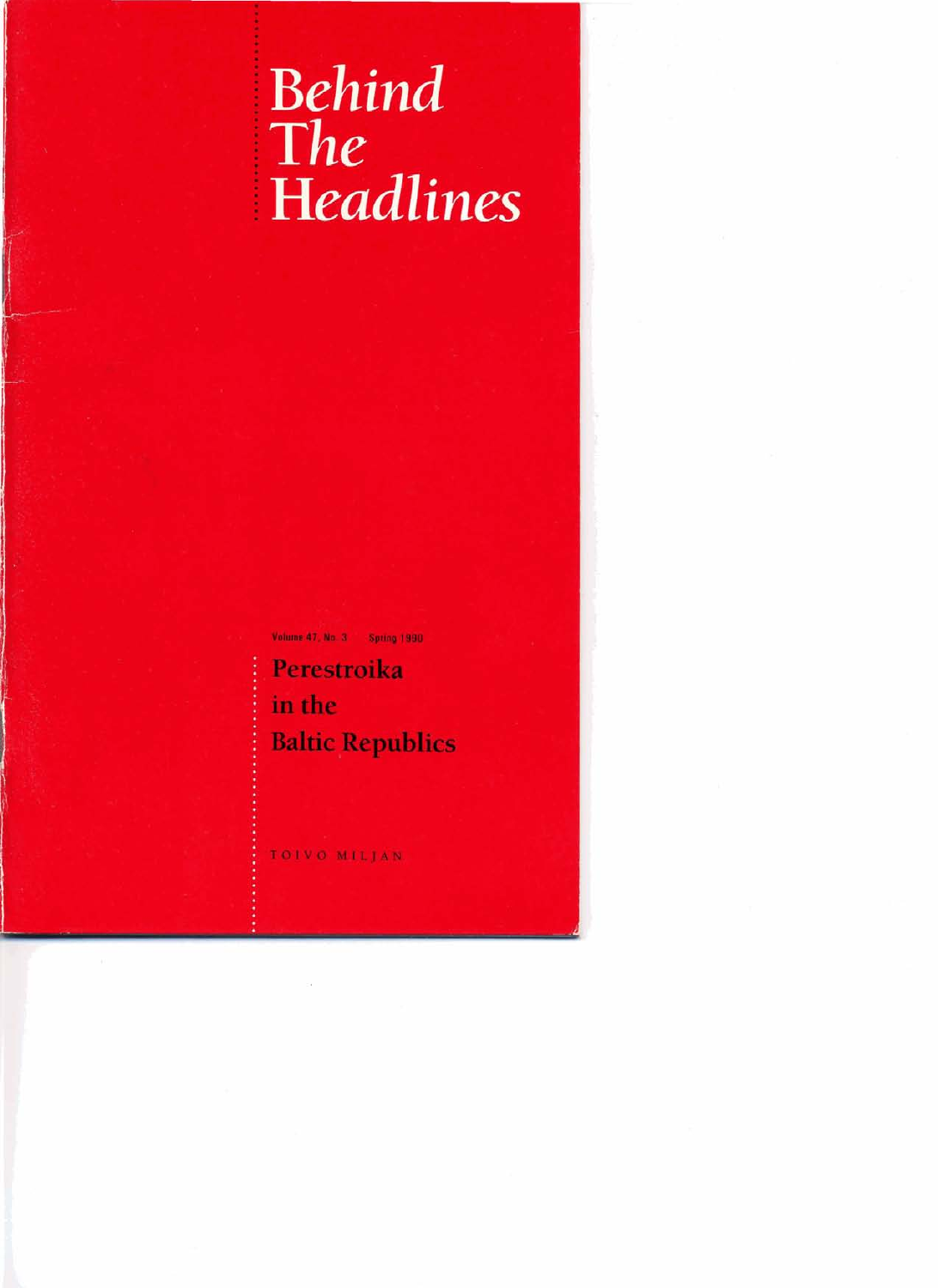## *Behind* The *Headlines*

Editor: David Stafford Associate Editor: Gayle Fraser

Contributions on topical issues in international affairs that will be of interest to members of the Canadian Institute of International Affairs should be addressed to the Editor, CIIA. 1<sup>5</sup> King's College Circle, Toronto, Canada, M5S 2V9. Tel: 416-979- 1851/Fax: 4.16-979- 8575. Submissions, typed double spaced, with a minimum number of endnotes, must not exceed <sub>7,5</sub> 00 words.

The mission of the Canadian Institute of International Affairs is to promote an understanding of international affairs by providing interested Canadians with a nonpartisan, nation-wide forum for informed discussion, analysis, and debate. The Institute as such is precluded by its constitution from expressing an official opinion on any aspect of world affairs. The views expressed in Behind the Headlines are therefore those of the authors alone.

Canadian Institute of International Affairs 1990 \$3.00 per single issue \$12.00 per year/\$10.00 for subscriptions placed direct

Spring 1990 (Date of issue - March 1990) Second-class mail registration number 2578 ISSN 0005-7983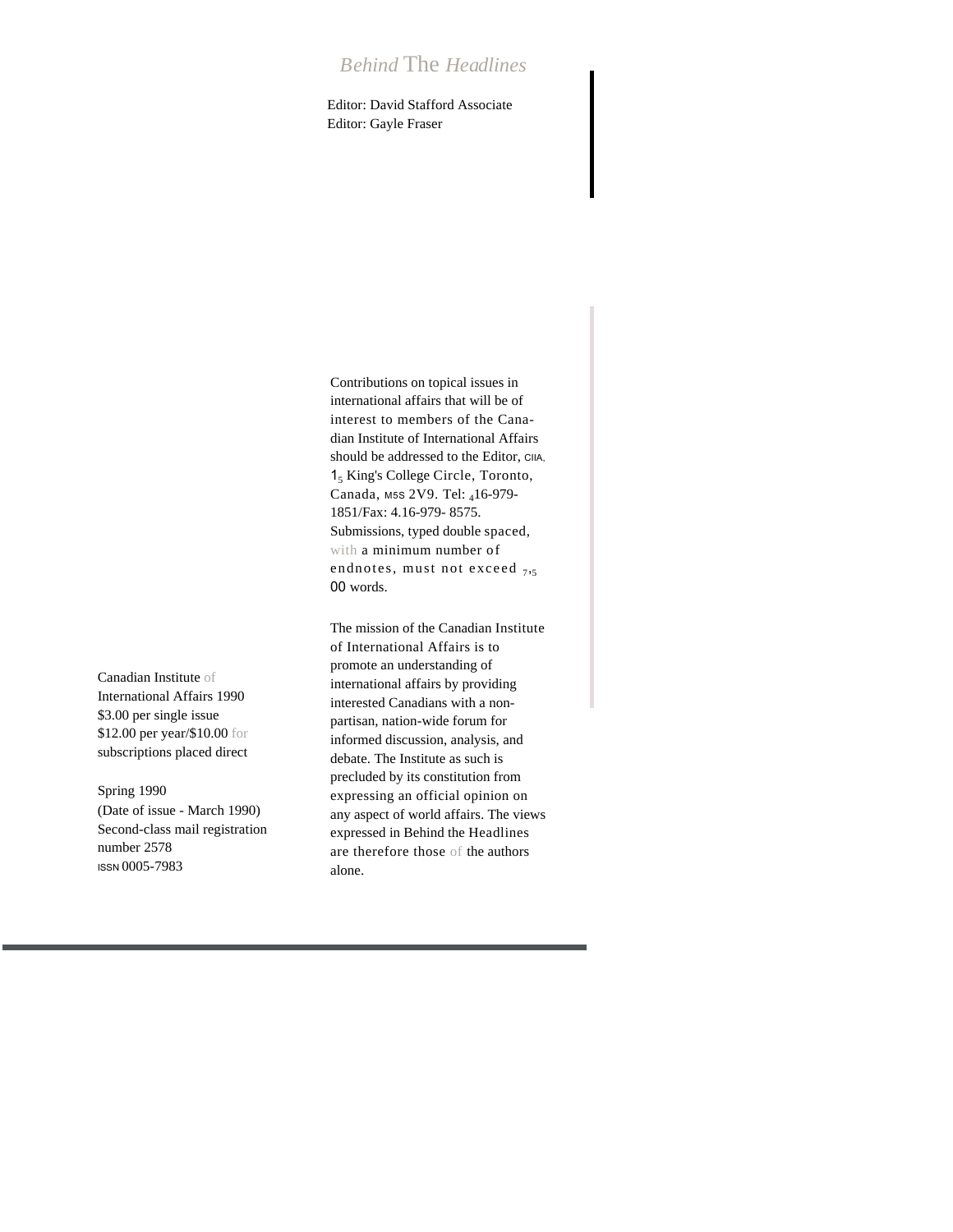Perestroika in the Baltic Republics TOIVO MILJAN

Although Estonia, Latvia, and Lithuania appear similar to the outside observer, not least because they are often lumped together as the Baltic republics, they are very different ethnically and linguistically. Their histories, though linked, are also different, and in the pursuit of perestroika, glasnost, and, finally, independence over the past three years, each has followed a different path and timetable, with sometimes one and sometimes another taking the lead.

These countries also differ on almost all of several vital socio-economic structural elements crucial to the conduct of cultural, economic, and political activity. Demographically, in  $1_98_9$  there were  $1_{.4}$  million Latvians, 900,000 Great Russians, and 300,000 others, mostly non-Latvian speaking, in Latvia. Prior to the Soviet annexation in 1935, Russians accounted for only 10.6 per cent of the population. In Riga, the capital region and home to almost half the population, the pressure of Russian culture and language is overwhelming – in 19<sub>7</sub>9 only  $38.3$  per cent of the inhabitants were Latvians and  $_4$ 6.1 per cent were Russians.

Lithuania is at the other extreme. In 1989 only 18 per cent of the population was non-Lithuanian, a figure virtually unchanged since the Second World War. Even this small percentage is split: 7 per cent is Polish-speaking and 11 per cent Russian-speaking. Vilnius, the capital and by far the largest urban concentration, has only 600,000 people or 15 per cent of the population. In contrast to Latvia, which is heavily urbanized and concentrated on Riga, Lithuania is largely rural and small-town in make-up.

Estonia falls between the two. Its 1989 population of 1.6 million is 61 per cent Estonian and  $30$  per cent Russian-speaking, with a residue of 9 per cent from other parts of the Soviet Union. In 1934, only 8.7 per cent of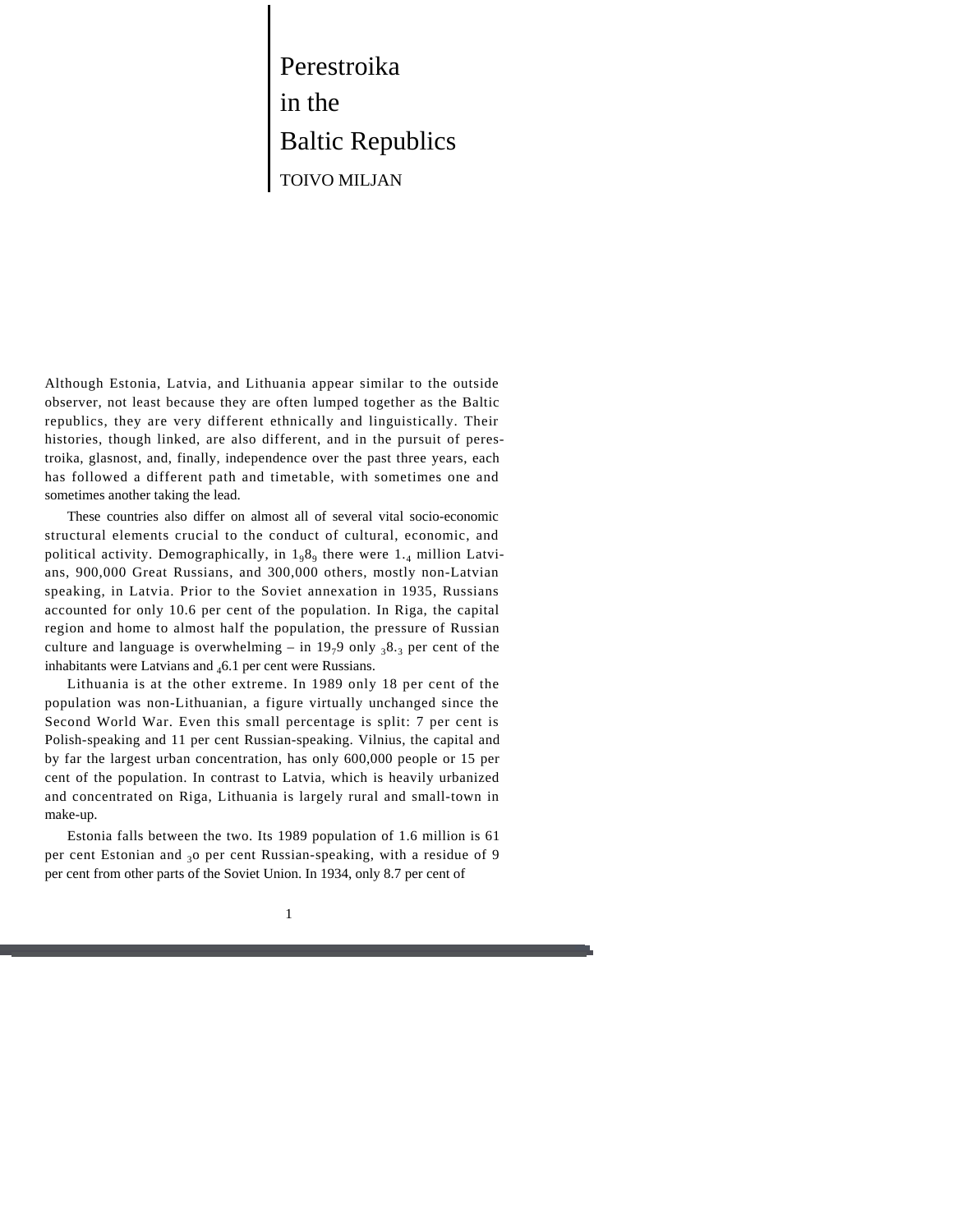the population was Russian-speaking with another  $_3.1$  per cent in the `others' category. A half-century ago independent Estonia was thus ethnically even more homogeneous than Lithuania. Tallinn, the capital, today contains 3o per cent of the population, only half of whom are Estonian. In addition, the country's northeastern corner, nearest to Leningrad, is completely russified, industrialized, and urbanized, in contrast to the prewar period when it was rural and Estonian. Only 3 per cent of the people in the border city of Narva, Estonia's second largest city, are Estonian.'

Over half of the Russian-speaking inhabitants of Latvia and Estonia are migrants, unskilled labour imported during the past 20 years in a deliberate attempt at russification through expanding labour-intensive heavy industry and importing large amounts of raw materials and labour. Moreover, as much as two-thirds of the labour brought in leaves within seven years. Recent data showed that between 1960 and  $1<sub>0</sub>89$ , 678,106 of 897,618 officially registered migrants in Estonia eventually left.<sup>2</sup> However, these figures do not include the illegal immigrants who have flocked to Estonia and Latvia because of high living standards, or the natural increase resulting from the high birth rate of the migrant population, or the apparently large numbers of dependents that the out-migrants leave behind. The main problem, according to Estonians and Latvians, is that the migrants do not want to assimilate or learn the language. And until 1988 when the Estonians and Latvians began to assert their national identity under glasnost, most did not even recognize that they were in Estonia or Latvia rather than a region of Russia. Hence, as one Estonian commentator put it, Tallinn resembles a railway station where seven million transient foreign travellers have left their detritus. The palpable resentment of `Russians'<sup>3</sup> accompanying this uninvited migration (especially in Estonia) or the russification of Riga and of the governmental institutions of Latvia is not found to the same extent in Lithuania where political, economic, and cultural institutions have remained in Lithuanian hands.

Another major difference between Lithuania and the others is that virtually its entire population is Roman Catholic. With contacts through neighbouring Poland, the clergy have maintained a Western orientation and became the repository of national values and culture during the years of active Sovietization and repression by the Lithuanian Communist party. Thus repression created a strong bond of faith and nationalism in the church. In contrast, Latvians and Estonians, nominally Lutheran, lost both their faith and their church, which they replaced with such nationally oriented folk/cultural activities as folk dancing and singing as well as a search for local ethno-cultural artifacts and symbols ruthlessly destroyed and driven underground in the  $1_{94}$ Os and  $1_{95}$ Os by the Soviet regime. The Khrushchev thaw (1959-64) allowed a revival of officially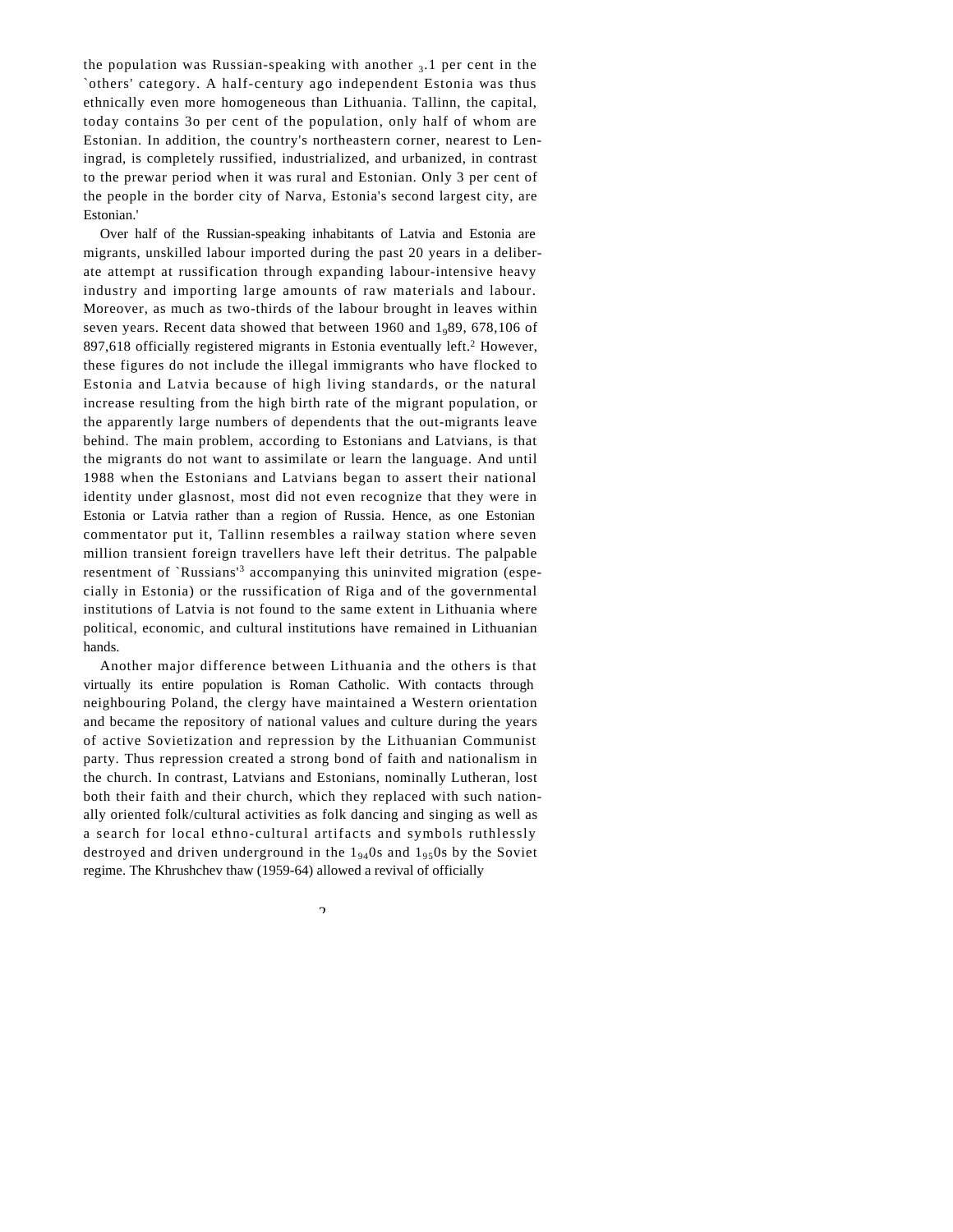sanctioned, but censored, song festivals held roughly every five years since  $186<sub>9</sub>$  in Estonia, with massed choirs of 25,000 on an enormous stage on the Song Festival Grounds in Tallinn. Inspired by their neighbour, the Latvians also organized local cultural societies and national song and folk dance festivals in the early 19605.

Of the three countries, Estonia has enjoyed the greatest access to the West, mainly through Finnish television. Helsinki, only 75 kilometres across the Gulf of Finland, has beamed commercial broadcasting to northern Estonia since  $1_{95}$ 6. Because Estonian and Finnish are closely related languages, most northern Estonians, exposed to Finnish television since early childhood, are fluent in Finnish. In addition, as Finland grew wealthy, weekend trips to Tallinn increased to such proportions that Finns crowded out other Western tourists; in contrast, fewer than 4,000 Estonians visited Finland, even in 1988. In 1989, however, over 40,000 descended on Finland. Neither Latvia nor Lithuania had access to Western television or direct contact with a neighbouring Western country. In November 198<sup>9</sup> , Scandinavian Airlines and Aeroflot began flights to Tallinn four times a week. Riga is scheduled to be connected by air to Stockholm on 25 March 1990, and air service between Tallinn and Helsinki (a twenty-minute flight) will begin the following day.

#### *Catalysts of National : Awakening*

The process towards independence in the Baltic states was set in motion unintentionally by Mikhail Gorbachev in  $1<sub>9</sub>86$  when he proclaimed glasnost and democratization. His objective was to gain the co-operation of the man in the street in his struggle against a recalcitrant state bureaucracy (then numbering some 18 million) who were actively subverting his proposed reconstruction of the Soviet economic system in an attempt to save their jobs and their privileged access to goods and services. Gorbachev and other Soviet reformers had also long been unhappy with the open corruption of the Communist party bosses across the country. (In 1986 an astonishing zoo,000 party members were prosecuted!) Glasnost was intended to encourage the people to expose corruption, inefficient bureaucrats, and lazy party leaders openly and without fear. Within a year newspapers in Moscow were full of stories of red tape, bureaucratic stupidity, and organized large-scale corruption. Gorbachev quickly used this publicity to replace long-serving and aged party leaders and senior bureaucrats across the Soviet Union with those more in tune with his own thinking. By 1987 the bureaucracy was well on the way to being pared to 16 million, and popular pressure had led to the replacement of old-line authoritarian party leaders in much of the country.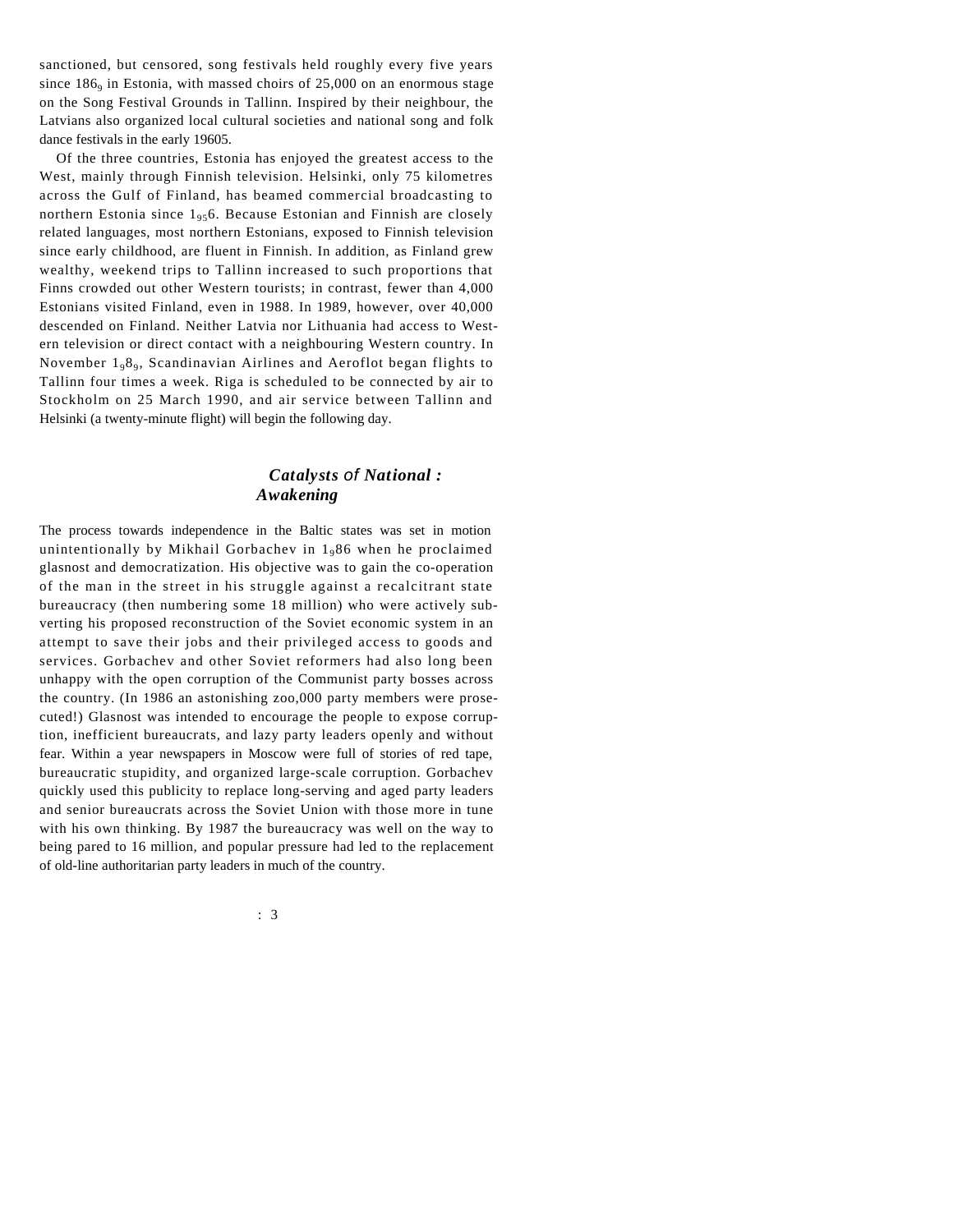In the Baltic republics, however, there was little evidence of glasnost. The newspapers, radio, and television censored criticism as rigorously as ever, and the tired old party leaders appointed by Leonid Brezhnev remained in office. The first glimmer of openness appeared in Latvia late in  $1<sub>0</sub>86$  and in Estonia a few months later as young intellectuals became incensed over environmental issues. Under the influence of the vocal West European ecology movement, they discovered that the pollution of air and water in many Baltic areas had reached dangerously high levels. ( In the Soviet Union in 1989 there were over loo cities where the air and water were 'dangerous to life'.4)

In Latvia the protestors united around the struggle to stop construction of an unnecessary hydroelectric power station on the Daugava River which threatened to destroy the ecological balance in a large part of Latvia. On  $1_4$  October 1968 Latvia's main literary newspaper published a thoroughly researched article by two young intellectuals — one of whom later became president of the Latvian popular front — criticizing the ecological insensitivity and economic stupidity of the proposed dam. In response thousands were galvanized to write letters and attend meetings and demonstrations. Surprisingly, the Latvian government quickly appointed a commission to study the matter. Even more surprisingly, the commission not only reported by January  $198<sub>7</sub>$  but issued a negative evaluation. This assessment, subsequently echoed in a report from the Soviet Academy of Sciences, led to a halt in construction in November 1987. For the first time since Khrushchev's days, Latvians experienced the power of public protest.

In Estonia, the protest focussed on halting the open-pit mining of phosphate deposits which would produce a chemical reaction leading to radioactive contamination of a large part of Estonia's ground water reserves. The phosphate mines, proposed for the same site as an expansion to the enormous and environmentally damaging Baltic Power Plant which operates on oil shales, was attacked on a popular television programme on ecology by its youthful host journalist (currently an elected member of the Supreme Soviet in Moscow) on  $2<sub>5</sub>$  February 1987. A visit to Tallinn by Gorbachev two days later offered an opportunity for direct protest, bypassing the multilayered Moscow bureaucracy in charge of fertilizer production and the hierarchy of the Stalinist-style Communist party of Estonia. Within days a grass-roots protest movement had taken shape across Estonia and caused a flurry of government activity in both Tallinn and Moscow, with a moratorium on the mines finally announced on 27 October.

In Lithuania protests did not erupt until 1988, even though equally damaging plant construction was taking place.

After their common ecologically inspired beginnings, the movements for national revival in Estonia and Latvia took different paths. The Latvian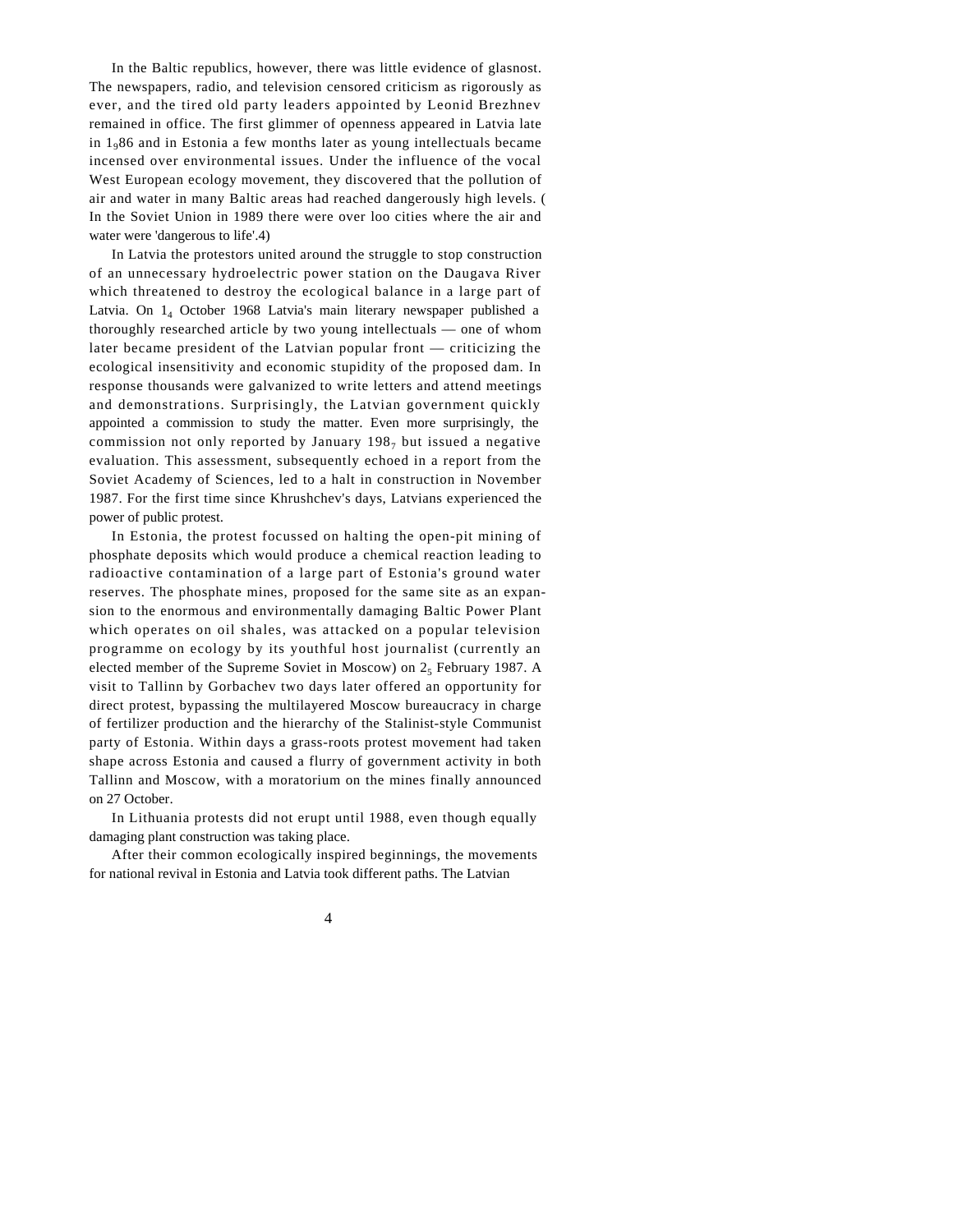focus was more political, concentrating on such past injustices as the Molotov-Ribbentrop pact's secret protocols, signed on 23 August 1939, which granted Stalin the Baltic states, Moldavia, and part of Poland, and the mass deportations of  $19_41$ ,  $19_49$ , and  $1_{95}2$ . The Latvians also commemorated their Independence Day -18 November 1918. In addition to similar political activities (Estonia's Independence Day was 24 February 1918), a group of twelve Estonian intellectuals (all leading members of the Estonian Communist party - ECP) began to prepare a long-term programme for Estonia's economy in the belief that economic survival was necessary to guarantee the country's future political independence. Their talks were carried on in secret during the summer of  $198<sub>7</sub>$ , and the programme - which came to be known as the Proposal of the Four - was made public on 26 September 1987 in Edasi , the party newspaper of the university town of Tartu.

#### *Estonia - The Proposal of : the Four*

Over the next eighteen months, the Proposal of the Four - so named because four of its ten authors (two had dropped out), Edgar Savisaar, Mikk Titma, Siim Kailas, and Tiit Made, were judged to be relatively untouchable by the leadership of the ECP and thus had publicly signed the document - was to lead the way to economic 'sovereignty' for the Baltic republics and would prove to be the catalyst for the decentralization, and eventual dismemberment, of the Soviet Union.

The initial response of the ECP'S central leadership to the programme was violently to attack and harass the Four, along with the editor of Edasi. The people, however, rallied in support of the proposal, with declarations by party groups and collectives across the country pouring in to newspapers. By the end of the year the ECP leadership capitulated to increasingly vocal public pressure and authorized a task force from the Economics Institute of the Estonian Academy of Sciences to study reconstruction. The institute, under the leadership of Rein Otsason (who would create an independent Estonian currency and central bank in 1989-90), declared an open competition for proposals to introduce economic self-government in Estonia. During this time, the winter and early spring of 1988, radio and television broadcasters disregarded the censors in the name of glasnost and became downright abusive of the Stalinist regime in Estonia. The ECP'S first secretary, Karl Vaino, a Russian of Estonian parentage who hardly spoke his native language and a Brezhnev appointee, appealed to Moscow for help but was rebuffed after a thorough investigation. At the beginning of April the Estonian Union of Creative Associations (artists, writers, painters, etc) met in plenary and voiced strong support for the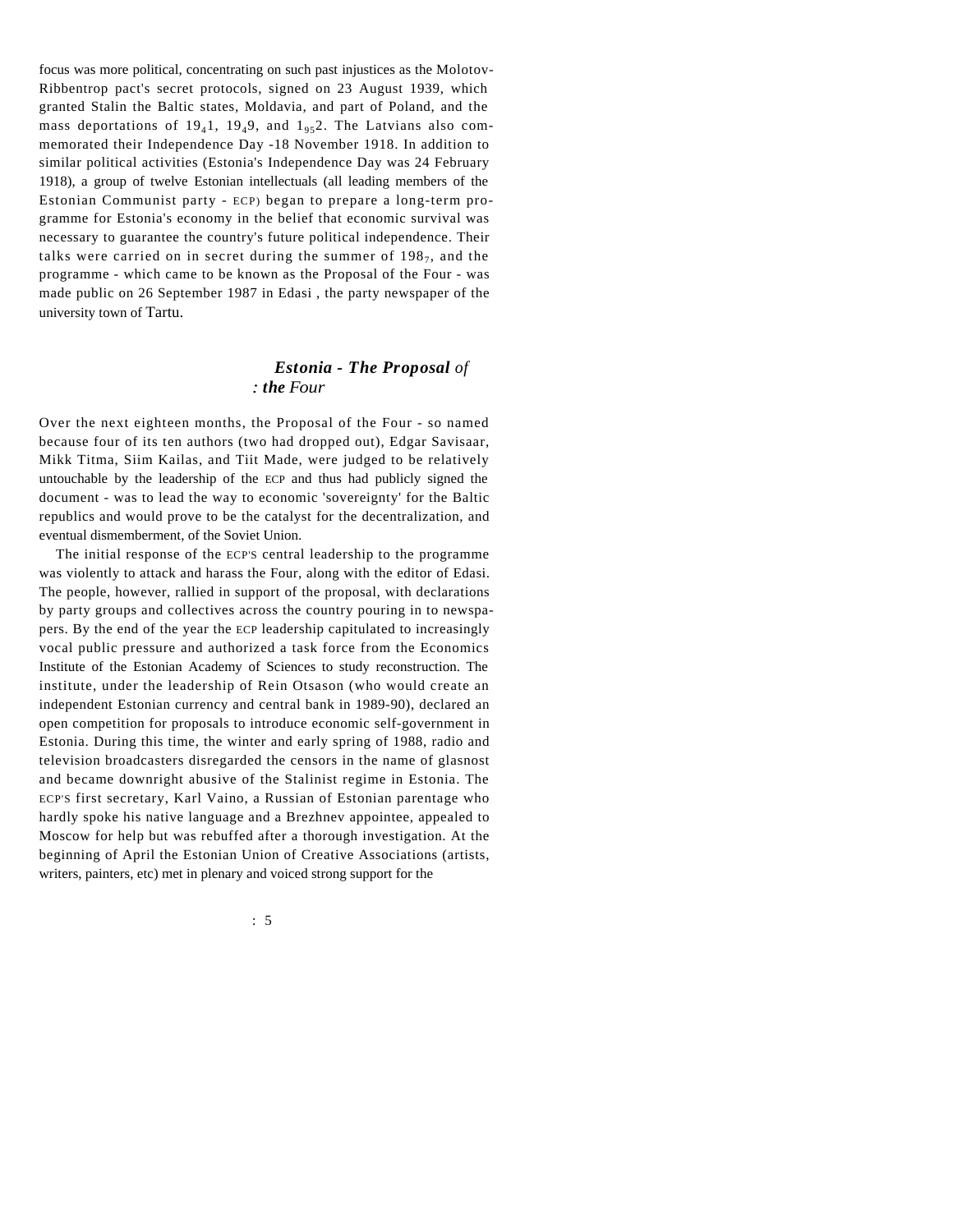Proposal of the Four as the only means to national salvation. Among those speaking in favour was lndrek Toome, the newly appointed ideology secretary of the party. The editor of the monthly cultural magazine, Vikerkaar (also published in Russian as *Raduga , with* a large circulation in the Soviet Union), even suggested that Estonia might have to secede if economic autonomy was impossible within the Soviet Union. (Technically, provision for such a change exists in both the Soviet and Soviet Estonian constitutions.) This meeting enjoyed wide publicity, with all speeches published subsequently in the weekly literary journal, Sirp *ja Vasar* (Hammer and Sickle, renamed *Reede* or Friday in August 1989 in honour of its publication day). Undoubtedly, the meeting crystallized public support for the intellectual leadership of Estonia, as it showed that – save for the few recalcitrant Stalinists at the very top – both those within the party and those outside it were nationalists fighting for a better, independent Estonia.

Events now moved with breath-taking speed. On 13 April, on 'Let's Reconsider,' a live roundtable television show, Edgar Savisaar, the genius behind the economic autonomy initiative, proposed a popular front ( Rahva Rinne), ostensibly to support what at the time seemed a faltering of perestroika in Estonia. Within days it had thousands of support groups around the country. By June the Latvians and Lithuanians had copied the initiative and formed their own popular fronts, with Estonian help. In the meantime, all three Baltic Communist parties held open elections for delegates to the 19th Communist Party Conference in Moscow at the end of June 1988. In Estonia, however, Vaino disregarded the election and packed the delegation. Rahva Rinne called for a mass protest rally on 17 June; Vaino asked for military intervention from Moscow; Toome intervened; and on  $1<sub>7</sub>$  June Gorbachev replaced Vaino with Vaino Valjas, the rival he had bested in  $19<sub>7</sub>8$ . The new first secretary had been a college classmate of Gorbachev and was known to be devoted to Estonia's national interests.

The summer of 1988 was a 'hot summer' of mass expressions of national consciousness in Estonia – rallies at the Song Festival Grounds in Tallinn drew crowds of 100,000 to  $350,000$  and long-suppressed nationalist songs and the illegal 'bourgeois' blue-black-white tricolour were unofficially omnipresent. Outside Estonia the historically momentous event in Moscow which provided the basis for the deconstruction of the Soviet Union was little noticed at the time and seems to have taken place almost as an afterthought. The Estonian delegation to the party conference, though packed, took the economic autonomy initiative as its programme and pursued it with success. Through astute management on the floor of the committee considering the Resolution on Ethnic Relations, the Estonians with Latvian support managed at the last moment to get the following statement included in the party's perestroika programme: 'The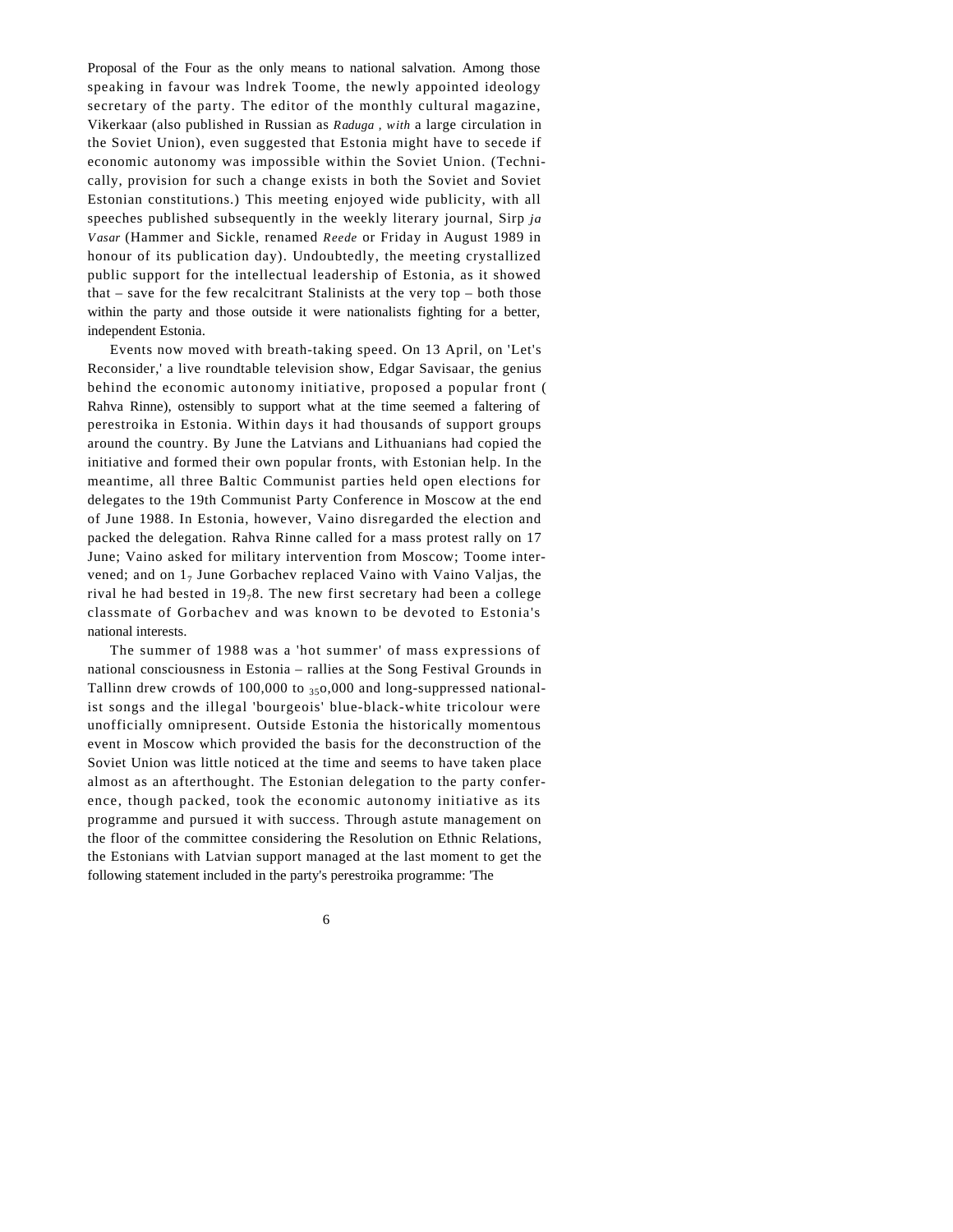idea of changing over republics and regions to the principle of economic accountability with a clear-cut definition of the contribution to the accomplishment of all-Union programmes deserves attention.'<sup>5</sup> This innocuous statement became the formal anchor for the Estonian drive for economic autonomy in the face of Moscow's reluctance.

In the meantime the economic autonomy proposal gathered momentum at home where it had acquired the mellifluous acronym IME (Isemajandav Eesti). Not only do the letters denote an economically autonomous Estonia, but they also spell 'miracle.' The various groups working on the competition were organized into a co-operative collective, the Council on IME, which eventually coalesced around a core of  $_7$ o who wrote the comprehensive Conceptual Framework for Economic Autonomy. The 78 page report, published in November 1988, lists over 500 participants. A few days earlier the official task force had also completed its report. The reports are remarkably similar, with the latter providing a general framework in 39 pages, whereas the former adds several layers of detail. Both are solidly based on the Proposal of the Four. While the reports were still being developed, their proposals had been published in serial form in newspapers and their content adopted into the programmes of both the Rahva Rinne and the ECP. IME became the suddenly possible improbable `national dream' of Estonians which would let them become masters in their own house after four decades of Soviet darkness. By November 1988 euphoria was widespread among Estonians who believed that economic deliverance, if not complete independence, was at hand.

Two developments, one low profile, the other visible to the world, quickly disabused the Estonians of the hope that in Gorbachev they had a `good czar' who, understanding their legitimate demands, would grant them self-government without much ado. On  $2<sub>3</sub>$  September 1988, after a three-day negotiating session in Riga, the deputy prime ministers of Estonia, Latvia, and Lithuania signed a common declaration on the principles of republican economic autonomy. Rein Otsason, appointed a deputy prime minister in Estonia only two weeks earlier, convinced his Latvian and Lithuanian colleagues to support the main Estonian demands: a restructuring of the de facto unitary system of government in the Soviet Union into a constitutionally sanctioned loose confederation; the transfer of all-Union state property to the republics; and the right of each republic to establish its own monetary system and to control the circulation of its own currency. The Soviet government responded by condemning this `anti-Soviet activity' and set up a task force, without Baltic representation, to pre-empt the Estonian initiative and design a centralized version of republican 'economic self-management.' In the face of vehement Baltic protest, this task force was quickly buried and another created, this time with representation from the republics including the Baits, under the direction of Deputy Prime Minister Yuriy Masljukov. The Masljukov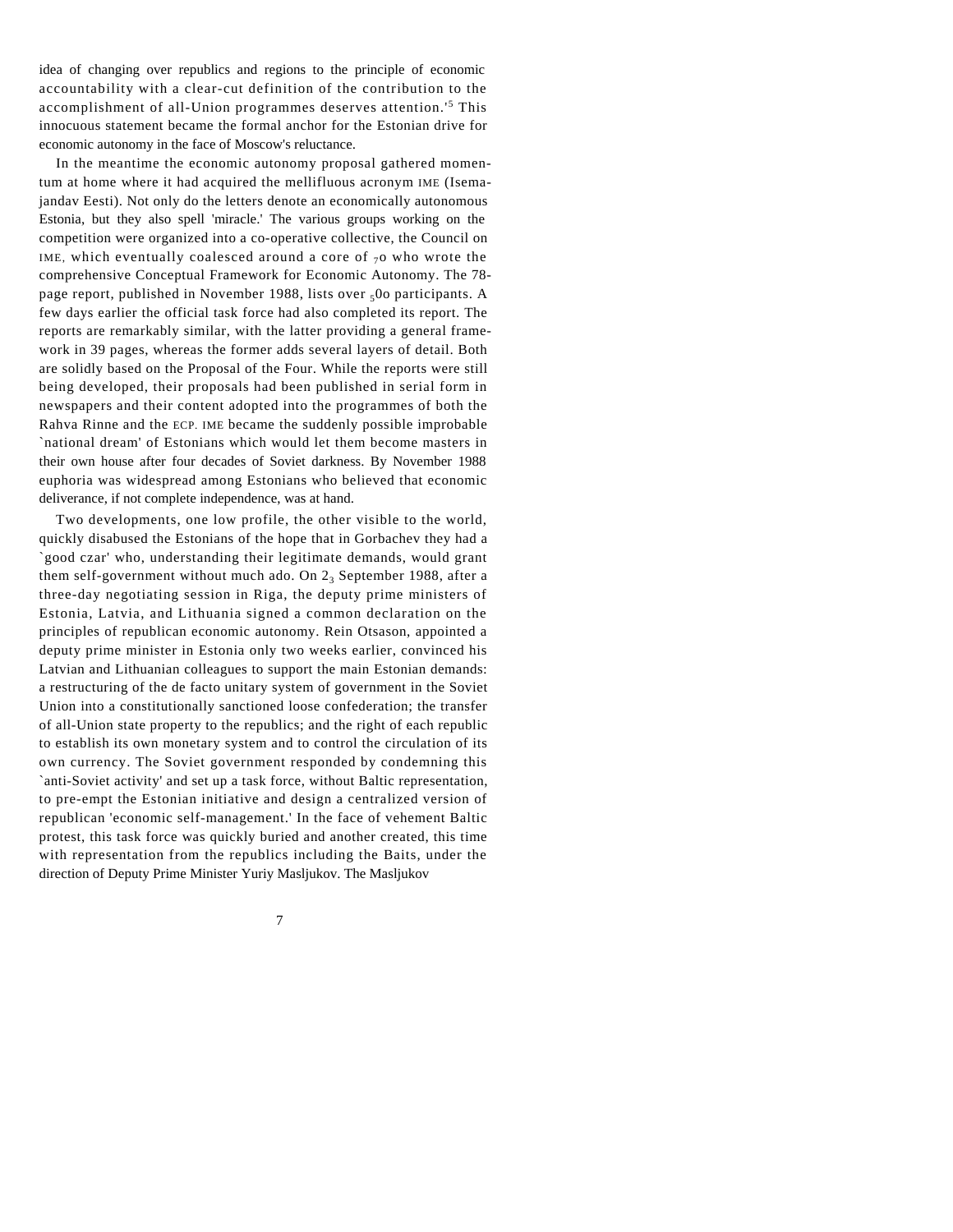commission met during the winter of 1988 and in February  $1_989$  produced a report diametrically opposed to the Riga principles. Instead, it proposed a mere revision of the centralized economic system with greater local autonomy in implementing central directives. Throughout the meetings of the task force the Estonian members had refused to assent to the various proposals and had consistently argued for the IME.

But the action which shocked Estonians into the realization that they could depend only on their own resources and stubbornness was the wildly abusive reaction of Gorbachev and the Supreme Soviet to Estonia's constitutional resolution of 16 November 1988 declaring that it was a sovereign state (in accordance with the existing Soviet Estonian constitution); that within the borders of Estonia its laws had precedence over those of the Union; and that it had an inalienable right to determine the ownership of all property within its territory, in the air column, below ground, and within the economic zone in the Baltic Sea. Moscow refused to accept these declarations as legal. Its demand to the Estonian parliament to change them was met by a parliamentary resolution simply ' taking note' of the Supreme Soviet's position. Moscow's blustering response to this first challenge to its authority by one of the Baltic republics made it clear to the Estonian political leadership that Gorbachev could not stop the Baltic march towards self-government, provided they moved with due political care, using Gorbachev's own language of perestroika and openly and democratically legalizing all their actions through the Estonian parliament.° After all, throughout 1987 Gorbachev had made a fetish of 'democratization' and the need to establish a lawbounded' state in which Stalinist rule by decree could never recur.

Thus the Estonian parliament pressed ahead. In January 1989 it passed the Language Act, which replaced Russian with Estonian as the country's only official language and established language competence requirements and six levels of proficiency tests for various job classifications. Parliament also resolved to pass enabling laws at its April session to institute economic autonomy on 1 January 199o. To this end it appointed commissions to prepare draft legislation for consideration by parliamentary committees by the middle of March. At this point, however, the parliamentary process came to a standstill, and the enabling legislation was not passed until May 1989.

#### *Economic Autonomy is Forced on Moscow*

In March the political focus of the Soviet Union, including the Baltic republics, shifted to the election of deputies to the Peoples' Congress in Moscow – the newly instituted and in part popularly elected assembly of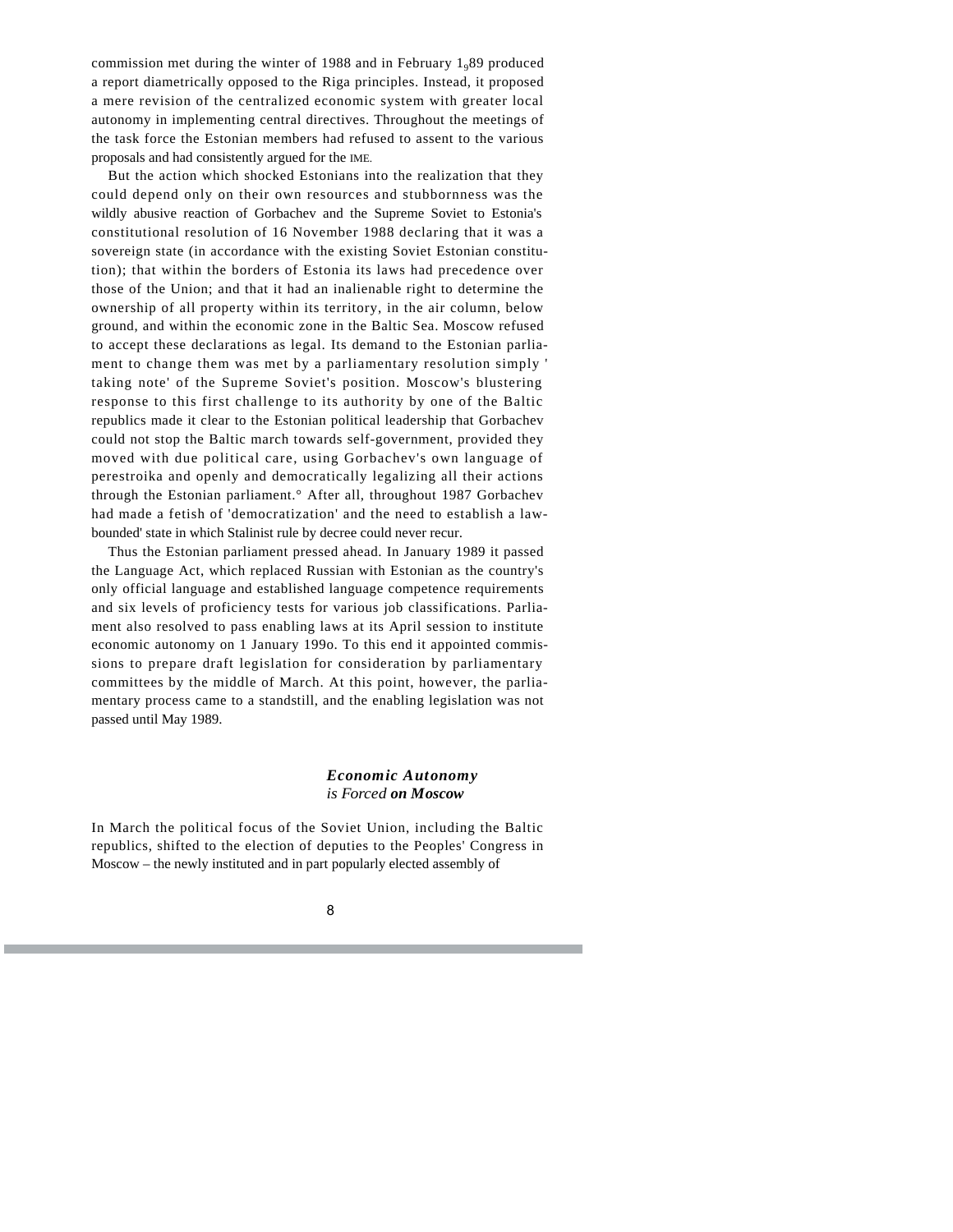2250 which would elect the members of the two reconstituted chambers of the Supreme Soviet, which was now to become a true 'parliament,' sitting most of the year to consider and pass legislation proposed by its committees and by the government. The elections became a test demonstration to Moscow that Estonians were united in their struggle for national self-determination at a time when anti-Estonian calumny in the central press was reaching new peaks, abetted by the vocal reaction of the local Russians to the language law who saw it as a first step towards turfing the Russians out of the country. On Independence Day, 24 February, with the now officially recognized tricolour atop the national flag-staff on the mediaeval Pikk Herman castle dominating Tallinn's skyline, the entire party leadership, government, and over 00,000 spectators participated in the celebrations including the singing of the longforbidden 'bourgeois' national anthem. Such spectacles convinced the anti-Estonian pro-Soviet Russians in Estonia that the republic was about to slide into the capitalist fold if something was not done immediately. Although these elements tried mightily to organize mass demonstrations, the most they managed was a single march of 3o,000. Thus, they turned for help to Moscow, whose response has been sufficiently inconsistent and equivocal to lead Estonians to worry about the possibility of a response akin to China's actions in Tiananmen Square. Indeed, the Estonians – and the Latvians with their even larger Russian minority – have consistently cautioned their youth not to be provoked into fights with Russians. For example, a prominent Latvian party member and Supreme Soviet deputy, Mavriks Vulfsons, reported that in June 1989 Gorbachev had told him that before long the Latvians and Estonians would beg Moscow to send in security forces to protect them from local Russians. This view shows that. Gorbachev was misinformed both about the cohesion of Baltic Russians and their solidarity with the rest of the Union and about the forbearance of the Latvians and Estonians. (Though some people were hurt in a demonstration in Latvia, there has been not a single casualty of any kind in Estonia since the police stopped attacking demonstrators in 1987.) Gorbachev's comment also supports the widely held belief in the Baltic states that the Russian 'movement' in the republics is led and supported by powerful Moscow forces opposed to any kind of decentralization.

The March elections for the Peoples' Congress thus took place in a strained atmosphere and became a test of national solidarity. In all three republics, the elections were completely democratic and open to any candidate. In all three, candidates endorsed by the popular fronts won not only in all electoral districts with a native majority but also in several with Russian majorities. In Lithuania where Sajudis, the popular front, and the party were at loggerheads, all party-supported candidates opposed by a candidate backed by Sajudis lost. Thus, the Baltic contingent in the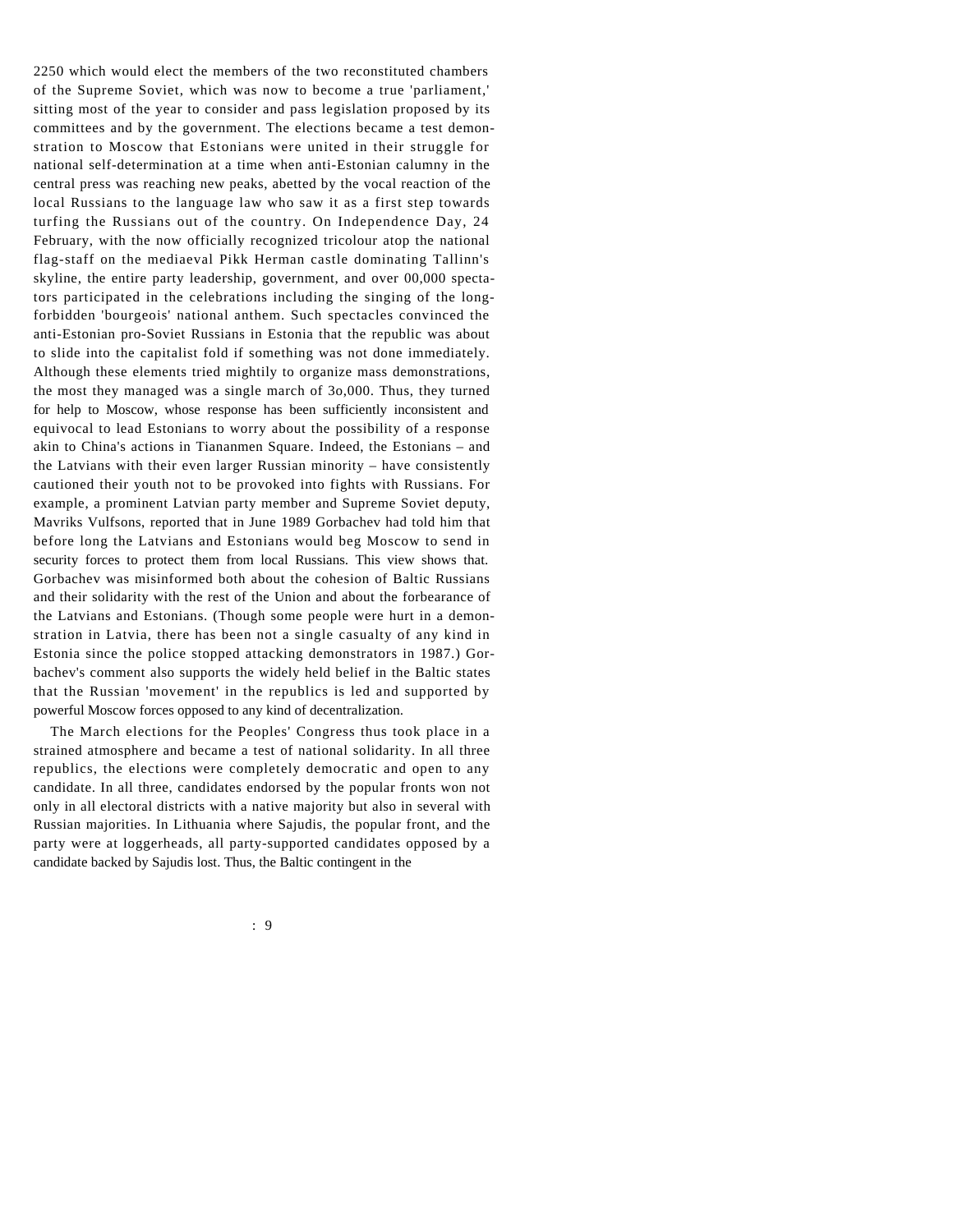Peoples' Congress is reform-oriented and committed to national selfdetermination.

Prior to the opening of the Congress on 15 May  $1<sub>0</sub>89$ , a pinnacle of cooperation among the Baits was achieved: the first joint meeting of the three popular fronts, the Baltic Forum, took place in Tallinn on 10 and May and led to the formation of a nascent Baltic bloc in the Peoples' Congress as the delegates passed a resolution calling for the three republics to be given control over their economies starting on 1 January 1990. Clearly the Communist parties in the three republics were in danger of losing their relevance if they allowed the popular fronts to take the lead in such a vital issue as economic autonomy. Thus driven, the Estonian and Lithuanian parliaments met on 18 May and passed resolutions and enabling laws to institute economic autonomy on 1 January. The result of these &marches and of very astute political manoeuvring on the floor of the Peoples' Congress by the Baits was the formation of a Social and Economic Problems Commission with representatives from all the republics in the USSR and chaired by the Lithuanian economist, Eduardas Vilkas. During the summer the commission deliberated on the Estonian, Lithuanian, and Masliukov<sup>7</sup> proposals for republican autonomy/self-government and reported in favour of the Baltic proposals. On 27 July, after a heated two-day debate and an intervention by Gorbachev, the Supreme Soviet passed a resolution authorizing the establishment, in principle, of economic self-management for Estonia, Latvia, and Lithuania. The resolution was a compromise. Its main clause authorized the Soviet government to begin negotiations with the republican governments with a view to reaching agreement on the details of implementing 'self-management' by October 1989. Tough negotiations continued throughout the autumn, culminating in the Act on Economic Autonomy of Lithuania, Latvia, and Estonia, which was passed by the Supreme Soviet on  $2<sub>7</sub>$  November 1989 amidst stiff opposition from anti-perestroika delegates. With Gorbachev in the speaker's chair and the deputy prime minister, Leonid Abalkin (Gorbachev's alter ego in the implementation of perestroika), on the floor fielding questions, the bill was forced through. Clearly, the success of the Baltic experiment in perestroika was sufficiently important for Gorbachev to resort to the various procedural tactics at the disposal of the speaker of the Supreme Soviet to overcome the opposition. For example, after losing the first vote on a detailed clause-by-clause basis, Gorbachev, as speaker, simply put the whole bill to a vote, which carried 296-67, with 37 abstaining.

The passage of the act, however, is a mere way-station on the road to economic autonomy. Negotiations on transferring all-Union industrial plants are moving slowly. By the end of 1989, only 70 of the 18o centrally owned plants in Estonia, where the negotiations are most advanced, had been turned over. And these are all insignificant. The major industries,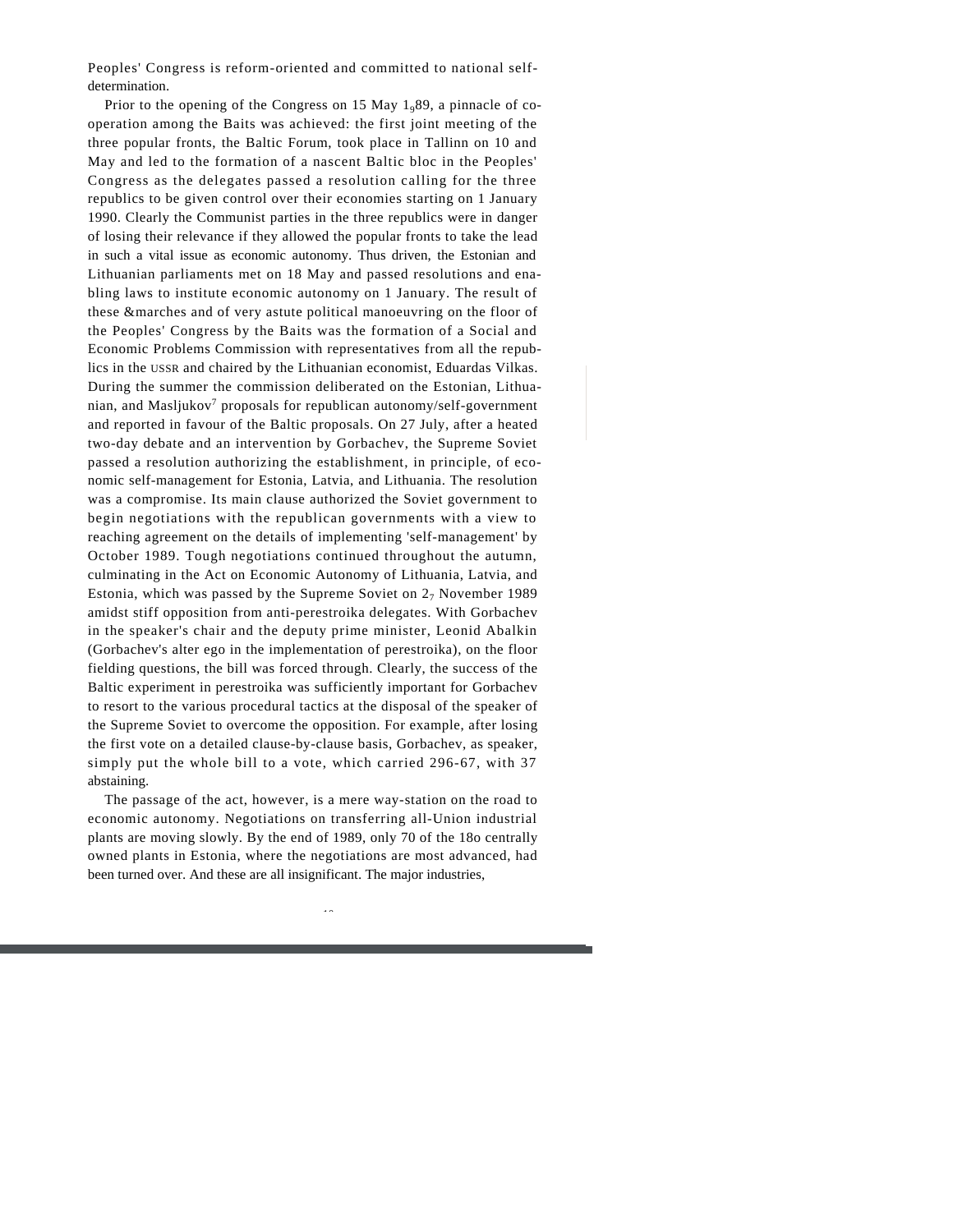such as electric power, oil-shale mines, chemicals, metals, and machine tools are still in the hands of Moscow ministries. The central ministries argue that to hand over control of such 'nationally vital' industries would destroy the seamless whole of the Soviet economy and thus impede perestroika. The situation is even more confused in the areas of transportation - rail, sea, and air - and communications, because the Act on Economic Autonomy, being a compromise, is deliberately vague. Moreover, the Soviet Union is still far from a law-bounded state. This means, inter alia, that there is no well understood and accepted hierarchy of authority emanating from parliament. Each ministry continues to obey the laws and regulations of the past and disregards any law or regulation that is not directed specifically to it.

#### *Economic Autonomy: : The Estonian Model*

In the meantime the Estonian IME project proceeded. During the summer of 1989 a complex procedure was established to write approximately 00 new framework laws to implement economic autonomy. These are necessary because economic autonomy is, in fact, a pseudonym for the radical transformation of the Estonian economy into a market-based capitalist system with private ownership of the means of production and the determination of prices, supply, and demand by market forces. The precondition for this systemic change is the abolition of the controlling apparatus of the state as the chief economic actor. Hence, one of the first laws to be passed on the new `conveyer-belt' system of law-making was one on the structure of government, reducing the number of ministries from 39 to 17 and providing for ministers without portfolio in the cabinet. It also abolished the planning commission (the Estonian GOSPLAN) and fired its staff. In the interim, until the new ministries are in place (by mid-March 1990 at the latest according to the Act of Government Organization), the commission was turned into the chief co-ordinating, revising, reviewing, and rewriting body responsible for creating the new structure of government and its legislative foundation. The new staff are all contract employees, very much like those of Canadian royal commissions. To encourage them to work long hours and be productive, they are paid salaries several times higher than those decreed by Moscow.

The creation of new laws entails the wholesale revision of the administrative and economic infrastructures of society and not just the formal governmental superstructure. For example, the system of local government, abolished in  $19<sub>4</sub>1$ , has to be recreated, as have such virtually invisible but crucially important institutions as the Central Statistical Bureau. But which model should be used? After all, it is not possible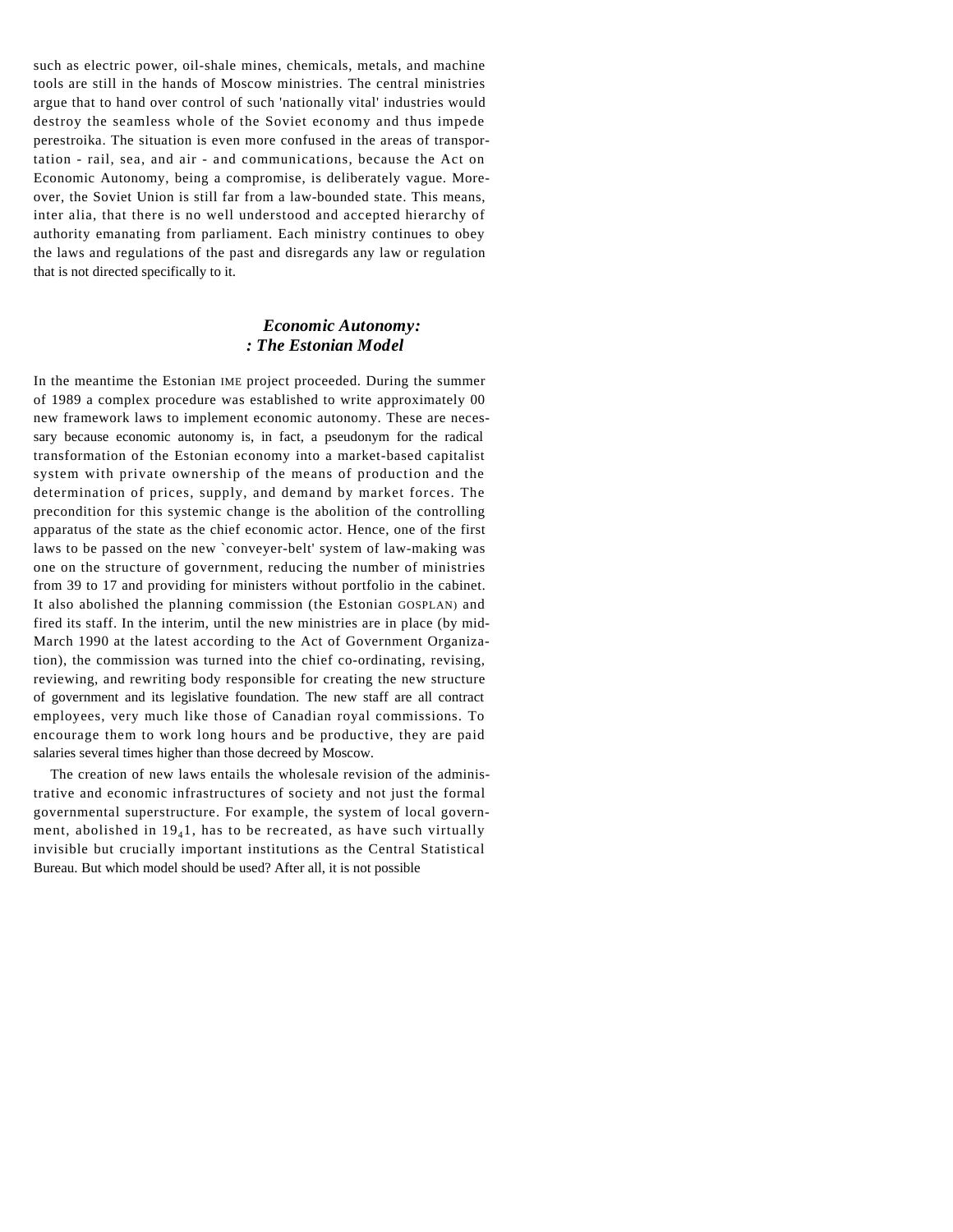merely to return to the structures of the 193os, if one wants to join contemporary Western Europe. Yet, few Western models can be imposed on a society that has endured over four decades of Soviet rule and education. Hence, the task of the drafters of the legislation is philosophical and anthropological as well as legislative and political. If the laws are to create a law-bounded society, then they must be understood by those who are governed by them. In the end, it was decided that the laws would be Western at least to the extent that they would be under constant review and subject to amendment as conditions and public needs and pressures warrant. Although the search for models went as far afield as Portugal, much has been based on the laws of Estonia's neighbours, Sweden and Finland, which are regarded as the most successful capitalist democracies, providing in equal measure for the creation of economic wealth and its equitable distribution.

From a Western perspective, one of the greatest problems is the lack of Western input into the law-making process, except in a sporadic and unsystematic manner. The original intent was to have Western experts review all stages of the process, but a fear that this would lead to endless revisions, the extremely tight time-frame of less than nine months to restructure the whole society, and the dearth of hard currency to pay Western experts led to the abandonment of that idea. As a result, the legislation is more transitional than it need have been. But it is definitely un-Soviet in both form and content. For example, the new Estonian Act on Enterprises in only six pages establishes the rights, operating conditions, relations with labour, and so on of all kinds of enterprises in Estonia, including those owned by individual Estonians and foreigners. Contrast this with the detailed, confusing, and contradictory 22-page Soviet Act on State Enterprises, which strictly limits ownership to state organs and other collectives.9

#### *Lithuania - The Politics : of Independence*

During the spring of 1988 a viable link was forged in Estonia between the reform leadership of the Estonian Communist party under Vaino Valjas and the intelligentsia outside, mainly through the Rahva Rinne. In Lithuania, in contrast, the party remained in the hands of an old-line Stalinist leadership until the autumn of  $1<sub>9</sub>88$ ; even after Algirdas Brazauskas took over as first secretary on 20 October, the Lithuanian party continued to oppose the nationalist thrust of the popular front. The conflict became so serious that Sajudis ran its own candidates in opposition to the party in the March 1989 elections for the Peoples' Congress and won 36 of the 40 seats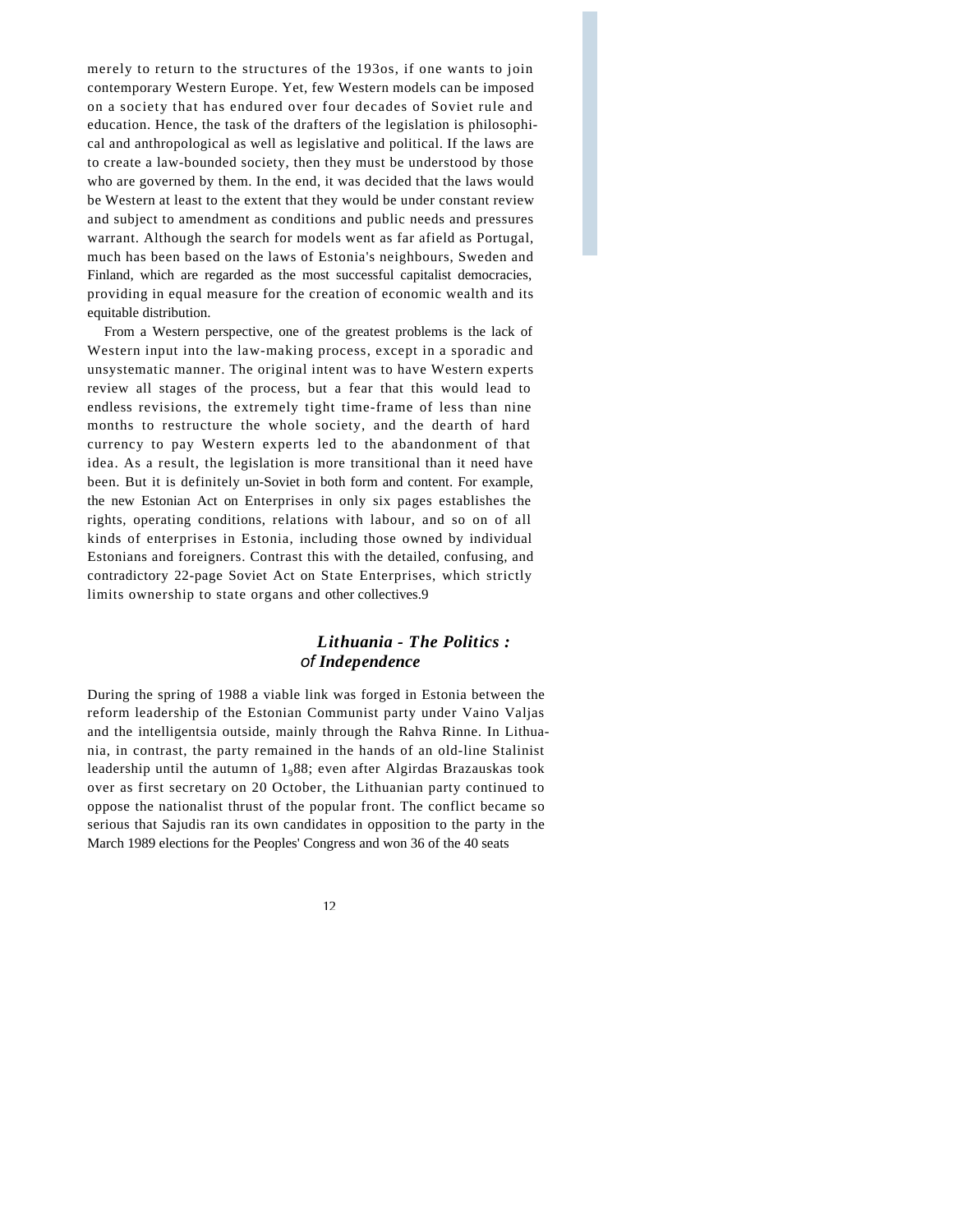it contested. It did not oppose Brazauskas or the second secretary, Vladimir Berezov.

Increasingly isolated from the vocal and nationalist popular front, the party attempted to pre-empt it by giving in to nationalist demands piecemeal. Thus, on 18 August 1988, Lithuania was the first of the Baltic states to have its old flag and national anthem reinstated as 'national' symbols alongside Soviet Lithuanian ones; on 20 August educational reform reversed decades of russification and made Lithuanian the language of instruction; on 23 August the expansion of the Ingalina nuclear power plant was stopped; on 21 October the deportees of 1941-52 were rehabilitated and granted 'economic' damages; on 18 November the old flag and anthem replaced the Soviet ones as the official state symbols of Lithuania; on 19 November a language decree required all state employees to learn Lithuanian within two years; and on  $2_5$  January 1989, Independence Day –16 February – was decreed a legal holiday. But it should be noted that most of these actions were taken by government decree and not by parliamentary resolution. The hoped-for declaration of sovereignty on 18 November by the Lithuanian parliament did not materialize and was widely decried as a 'stab in the back of Estonia.' Thus, instead of assuaging the people, the party drove them ever deeper into the nationalist arms of Sajudis.

Then the dismal electoral results of March  $1_98_9$  so shocked the party that it did an about-face, embraced the nationalist credo of Sajudis with a vengeance, and became the most independent Communist party in the Soviet Union. In June  $1<sub>9</sub>89$  its youth wing declared itself independent of its Soviet parent, and the party itself rewrote its constitution and accepted a multi-party system. On  $2<sub>4</sub>$  November 109 the Lithuanian parliament ( still composed of the party members elected five years ago) appointed a Commission to Regain Independence with Brazauskas as chairman; and on 12 December it passed a constitutional resolution creating a multiparty system. And at its congress on 20 December, the party resolved to reconstitute itself as a separate party, independent of the Soviet party. This final break created such consternation in Moscow that the Soviet party convened a two-day session of the Central Committee on 25-26 December to decry the Lithuanian action as the beginning of the break-up of the Soviet Union. It refused to accept the Lithuanian decision as legal under the Soviet party's constitution and asked Gorbachev to reason with the Lithuanians. Gorbachev invited all nineteen members of the Lithuanian party's politburo to Moscow and went himself to Lithuania in early January 199o. All to no avail. The Lithuanians remained steadfastly independent national communists. An opinion poll in Lithuania showed that 69 per cent of respondents supported a separate national Communist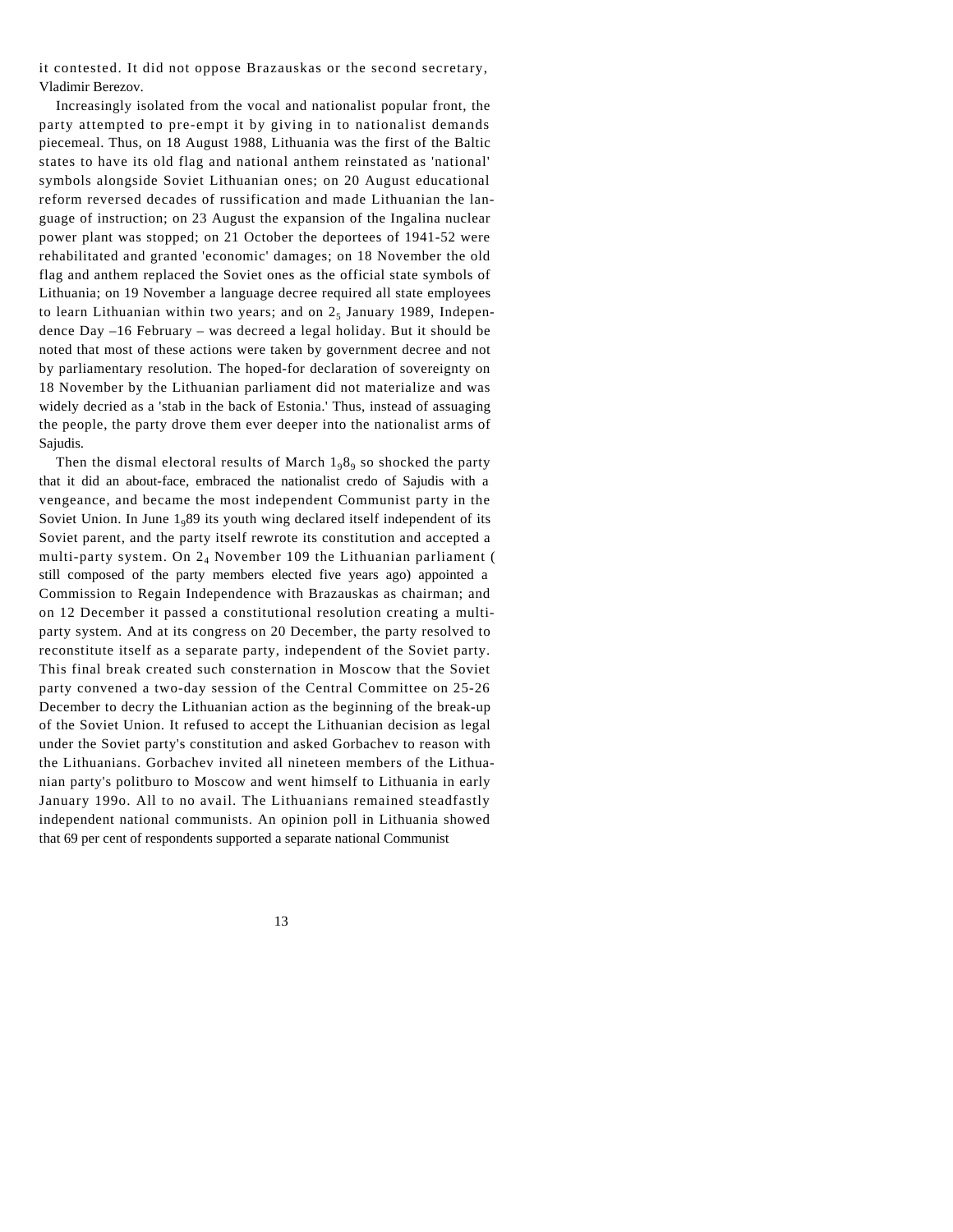party and 12 per cent a Lithuanian party as an autonomous wing of the Soviet party, with only  $_4$  per cent in favour of the status quo."

But even this late conversion to nationalism will not save the Lithuanian Communist party. It is so discredited in the eyes of Lithuanians that the best it can hope for in the general elections for the Lithuanian parliament on 24 February 1990 is a minority sufficiently large to warrant inclusion in a coalition government. During December a number of democratic parties were officially registered and began their election campaigns.

### The *Radicalization : of Latvia*

While Latvian activists were the first to act (protesting the Daugava River dam) and to organize regular public demonstrations on the anniversaries of various Soviet crimes, the Latvian Communist party and government trailed behind Estonia and Lithuania in more concrete moves towards democratization and the support of nationalism. This clearly arose from the russification of the party elite and the large number of Russians in Latvia. The cautious and conservative party leadership simply did not want to alienate either the local Russian populace or Moscow. The open conflict between Latvians and Russians during the plenary meeting of the Latvian party on 18 June 1988 made the leadership even more cautious.

In consequence, Latvians turned to alternatives in search of national salvation. On the one hand, there was the Latvian popular front, the Tautas Fronte, but in attempting to be all things to all people it was only marginally radical. That vacuum was quickly filled by the radical Latvian National Movement, founded on  $1<sub>7</sub>$  June 1988, with Eduards Berka<sup>y</sup>s as president. The irony is that the leadership of the Tautas Fronte was composed of younger cautious men while Berkays was older and a former leading figure in the party who had been dismissed after the Khrushchev period as too nationalist. It was Berkays and his movement that radicalized the Tautas Fronte, bringing it to accept Latvia's independence as its goal in its revised programme published on 11 September 1989. By the beginning of 1990 the Latvian Communist party, facing oblivion among the Latvian-speaking population at the general elections scheduled for 18 March, had been 'radicalized' enough to pass a resolution to follow the Lithuanians in establishing a multi-party system. This was brought about by the solidarity that the Latvians showed in supporting the Tautas Fronte and the near universal demand for regaining Latvia's independence.

The cross-fertilization of ideas among the popular fronts of the three Baltic republics, mainly through the co-operative Baltic Council, which had been established at the Baltic Forum conference in May 1989, was an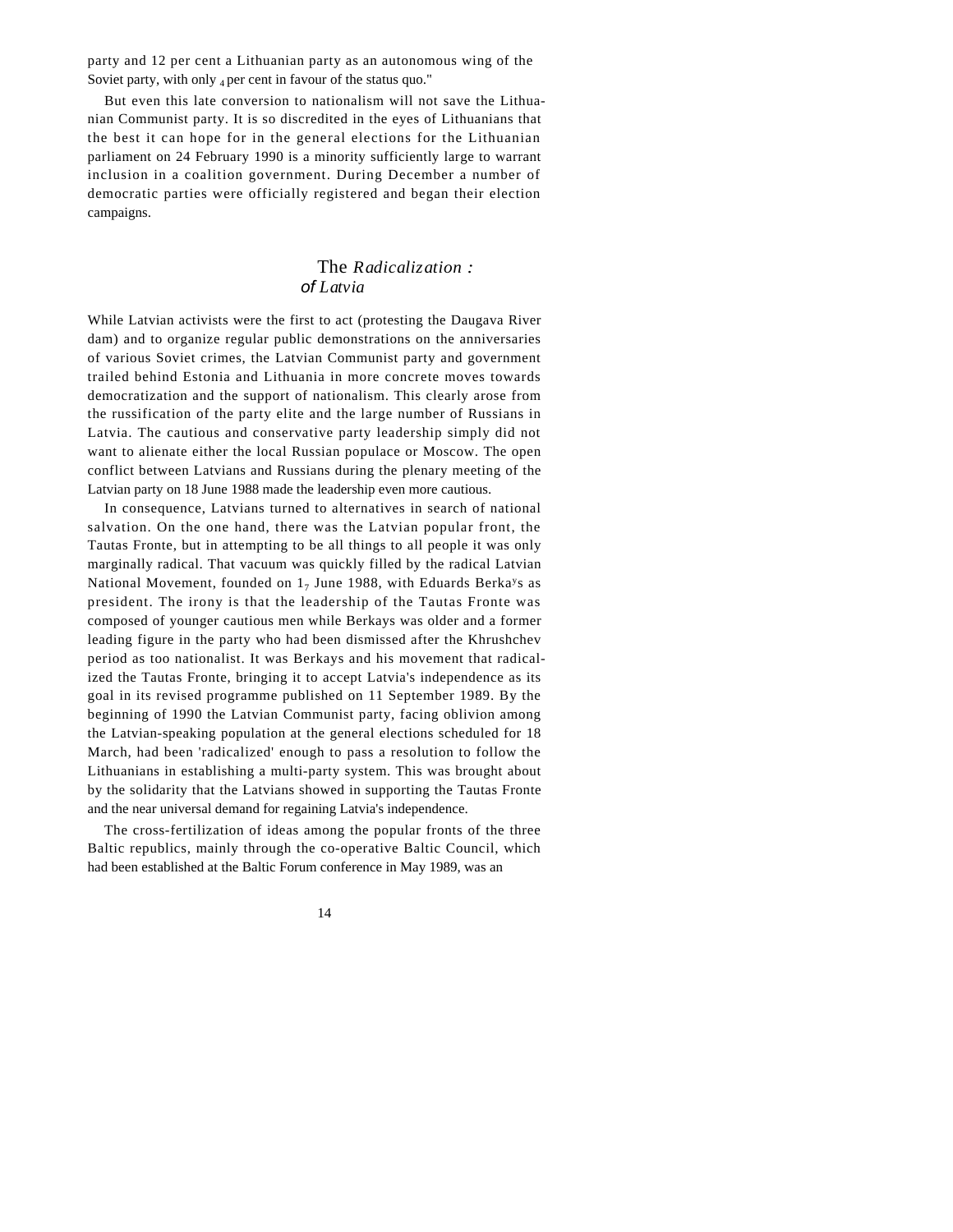important factor in the developments in Latvia. The Baltic Council succeeded in activating real co-operation among the three governments as well, as shown by the joint Council-governments meeting on 8-9 September 1989 at which the three countries agreed to establish a common market by  $1_{.02}$ . Calculations provided by the economics institutes of the three countries showed that sufficient domestic resources exist to allow their economies eventually to supply about 6o per cent of the internal demand for goods and services. There is a long way to go to reach this goal, however: at present all three economies are still directed by Moscow and trade among them amounts to perhaps  $_3$  per cent of each other's exports.

#### The Future

The light at the end of the tunnel is generated by the new-found confidence that the Balts developed as Soviet politics 'democratized' during 1989. No longer can the Soviet leadership demand blind obedience; nor can it send in the tanks to enforce acquiescence to central dictates. Central decisions – whether issuing from the Communist Party of the Soviet Union (including the formerly all-powerful politburo and the 'authoritative' Central Committee) or the Council of Ministers (the Soviet cabinet) or even the Supreme Soviet – are more ephemeral than real because no one in the Baltic accepts them as authoritative. First evident in November-December 1988 when the Estonian parliament refused to accept the authority of the Supreme Soviet, the powerlessness of the Kremlin in the Baltic was demonstrated with increasing frequency throughout  $1_989$  as the Estonians defied Moscow's formal demand in August-September to revise the residency requirements that they had established for voters in the local elections to be held on to December  $1_98_9$ . After discussions with a conciliation commission from Moscow, the Estonians thanked them for a good discussion and reaffirmed their new law. These discussions took place against the backdrop of a protest strike at up to 5o centrally directed plants in Estonia which employ  $<sub>5</sub>0,000$  workers, mostly recent Russian</sub> migrants. The strike committee was organized by management, including the director of the largest defence plant in Estonia which is also the largest employer of unskilled migrant labour. (The director, parachuted into his present job by Moscow less than four years ago, is an elected member of the Supreme Soviet.) The strike committee appealed to Moscow for direct action including the removal of the entire leadership of the Estonian Communist party and the government.

Similar, though less extensive, strikes and demonstrations were organized in Latvia, and to an even lesser extent in Lithuania, by migrant Russians *in an* attempt to prevent local nationalism from either cutting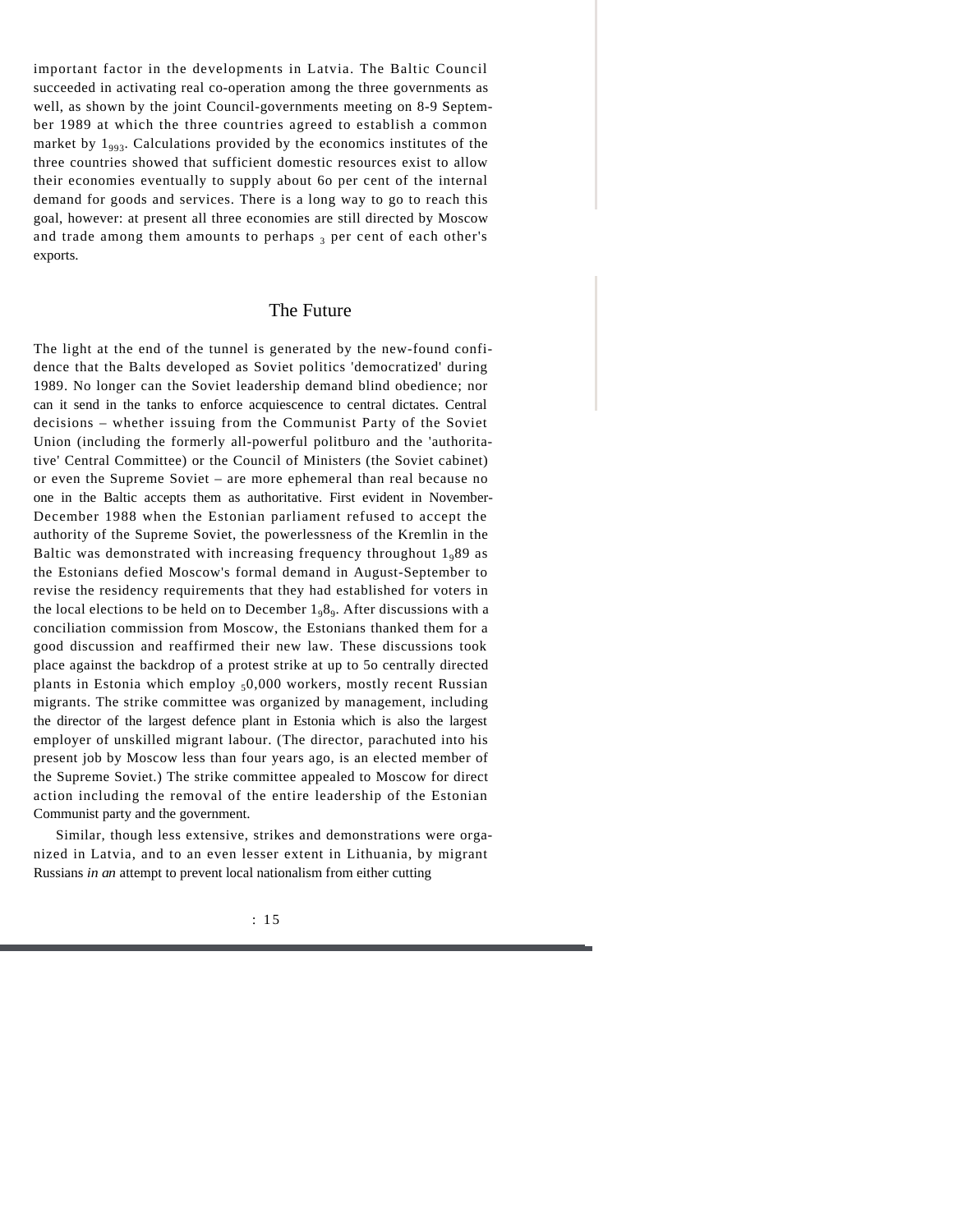them off from Mother Russia or expelling them, as the West Germans and the Swiss have done with their surplus 'guest workers.' That these actions are directed from Moscow by bureaucratic and political elements wanting to preserve the Soviet Union and the status quo of its social, political, and economic organization is demonstrated by the campaign of vilification against 'fascist-nationalist' anti-Soviet elements in the Baltic carried on by *Pravda,* Tass, and the central television news throughout 1989. The difficulty that Gorbachev and Abalkin have had in getting approval from the Supreme Soviet for even such elementary economic instruments as price increases and private ownership of means of production shows the power of the reactionary forces in the Soviet Union. Gorbachev's willingness to use his personal prestige to force through the Act on Economic Autonomy on  $2<sub>7</sub>$  November 1989 supports the view of those leading Baltic politicians who claim that Gorbachev so desperately needs to demonstrate the workability of perestroika that he will allow the Balts to do whatever is necessary, including turning their economies into capitalist ones, as long as they do not leave the Soviet Union. Unfortunately, Gorbachev is under enormous daily pressure from both reactionaries and populists to deliver on his promises of a renewed 'communism' and a better and more plentiful supply of goods and services, none of which has materialized. Hence, he has to cater daily to conservative demands, popular discontent, and the radical reformers' multi-faceted proposals. It is thus no wonder that to Western observers of the rough-and-tumble of democratic politics he seems to speak out of both sides of his mouth as he tries to maintain some kind of forward momentum while stabilizing the conflicting demands of diverse groups in a badly segmented and economically declining superpower undergoing economic and political democratization. However, to the Baits, the roller-coaster of emotions accompanying central 'democratizing' politics, combined with the large foreign Sovietized and demoralized populations within their borders is creating tremendous emotional stresses. Moreover, the whole of the Soviet Union is only five years removed from the Stalinistic repression of the Brezhnev years. No one in the Baltic states is emotionally prepared either to return to the Soviet fold or to believe that the Soviet colossus really has proceeded sufficiently far along the road towards democracy that a military solution is unthinkable. Hence, the impotence that the Central Committee of the Soviet party demonstrated at year-end over the Lithuanian party's decision to become independent (the worst punishment proposed was expulsion of the Lithuanian party leadership!), instead of providing comic relief, raised tensions to new heights in all three Baltic states.

At the same time, the frustrations over perestroika experienced by both Gorbachev and the Baltic delegates in the Supreme Soviet are so great that the Baits have become convinced that they must cut themselves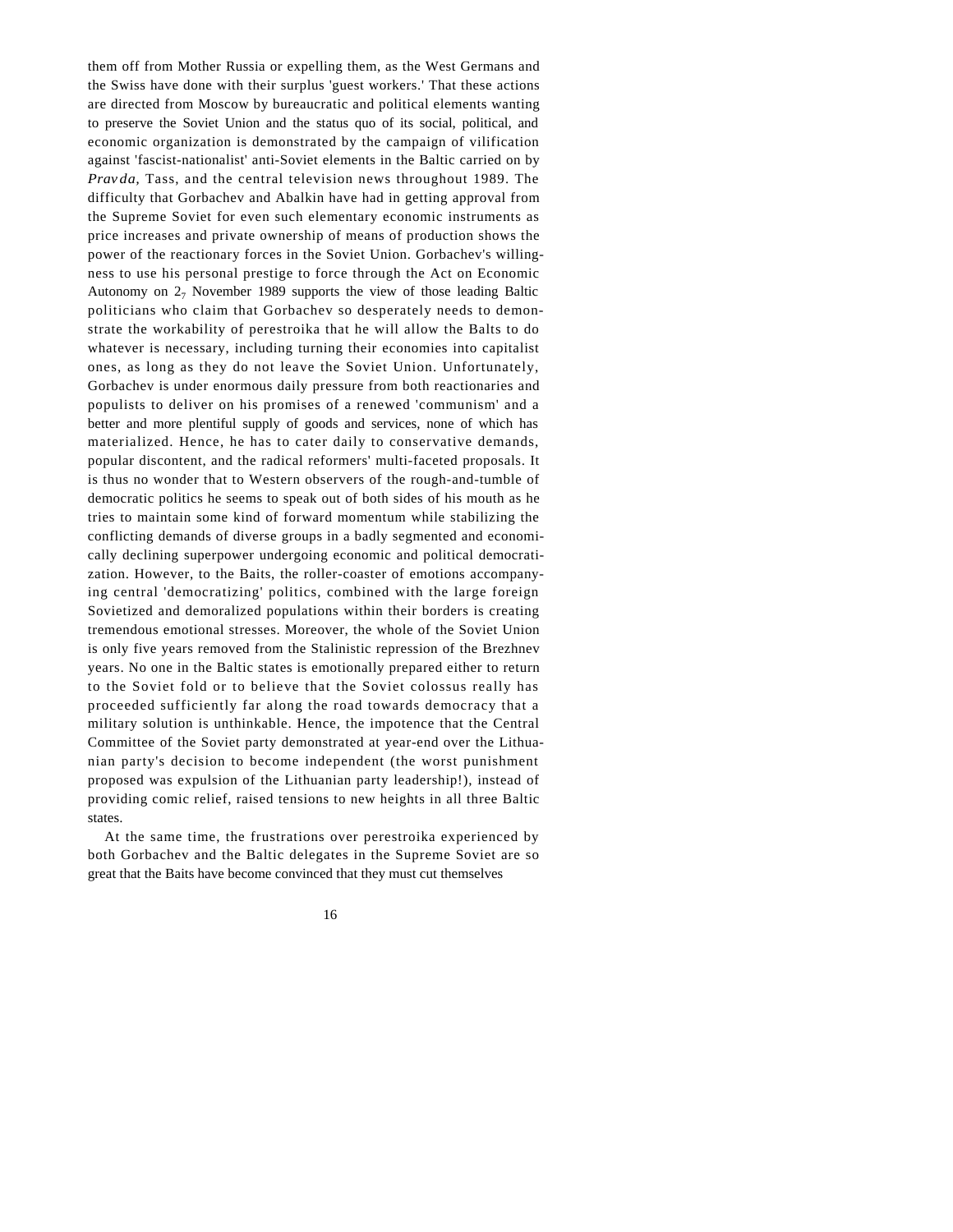off from the Soviet Union as soon as possible so as not to be dragged down by a crashing Soviet economy. (The decision to pass a new five-year centrally managed economic plan in November  $1<sub>9</sub>8<sub>9</sub>$  appears to have been the last straw.) Thus, the Estonian delegates will all be back home during the week leading up to the election of delegates to a constituent assembly on 25 February 1990. This process of voluntary registration of Estonians to vote for delegates was pursued by the anti-communist nationalists in Estonia for almost a year against the wishes of the Rahva Rinne. However, as the frustrations with Moscow grew during the autumn of 1989, all Estonians, including leading party members, gradually came to accept it as the only alternative for true Estonian political action untainted by Russia. Thus, Moscow will be facing its most serious dilemma in the Baltic to date sometime during the spring and summer of  $1_{99}$ . The outcome of the constituent assembly, scheduled to meet on 11 March, is a foregone conclusion - a declaration of independence. As matters now stand, the Estonian and Latvian parliaments have declared the  $1_{94}1$  annexation to the Soviet union illegal. Thus, constitutionally and in international customary law, the two states have already established de jure independence. Their parliaments and governments exist in a state of mutual legal limbo vis-à-vis the Soviet Union, whose Supreme Soviet has refused to recognize the illegality of the annexation, although it did finally recognize the existence of the protocols to the Molotov-Ribbentrop pact as a historical fact in late November 1989 and declared them null and void from the beginning. The Lithuanian situation is different. Because the current borders of Lithuania encompass Vilnius and territory belonging to Poland before the war, Lithuanians cannot pursue the international legal route to restoration of the status quo ante. Thus, they are emphasizing the right of secession of union republics from the Soviet Union. The first step in this process was the formal separation of the Lithuanian Communist party from the Soviet Party.

Political developments in Eastern Europe during the three last months of 1989 make it clear that forecasting about societies bent on change is foolhardy; trends do not move predictably in revolutionary situations. Of the three possible alternative developments in the Baltic states in 1990 military repression, sovereignty association, and independence - it would be foolhardy to opt for military repression, since the Western economic contacts that Gorbachev desperately needs and has assiduously cultivated would be quickly curtailed, and Western Europe would turn wholly to rebuilding Eastern Europe at Soviet expense. Of the remaining alternatives, the logical one for Moscow is sovereignty association. With the Baltic states as the initial experiment, this choice would over the long term restructure the Soviet Union into a confederation of independent states akin to the European Community. The problem with this proposal is that it has yet to get off the ground. Only generalities were discussed at the first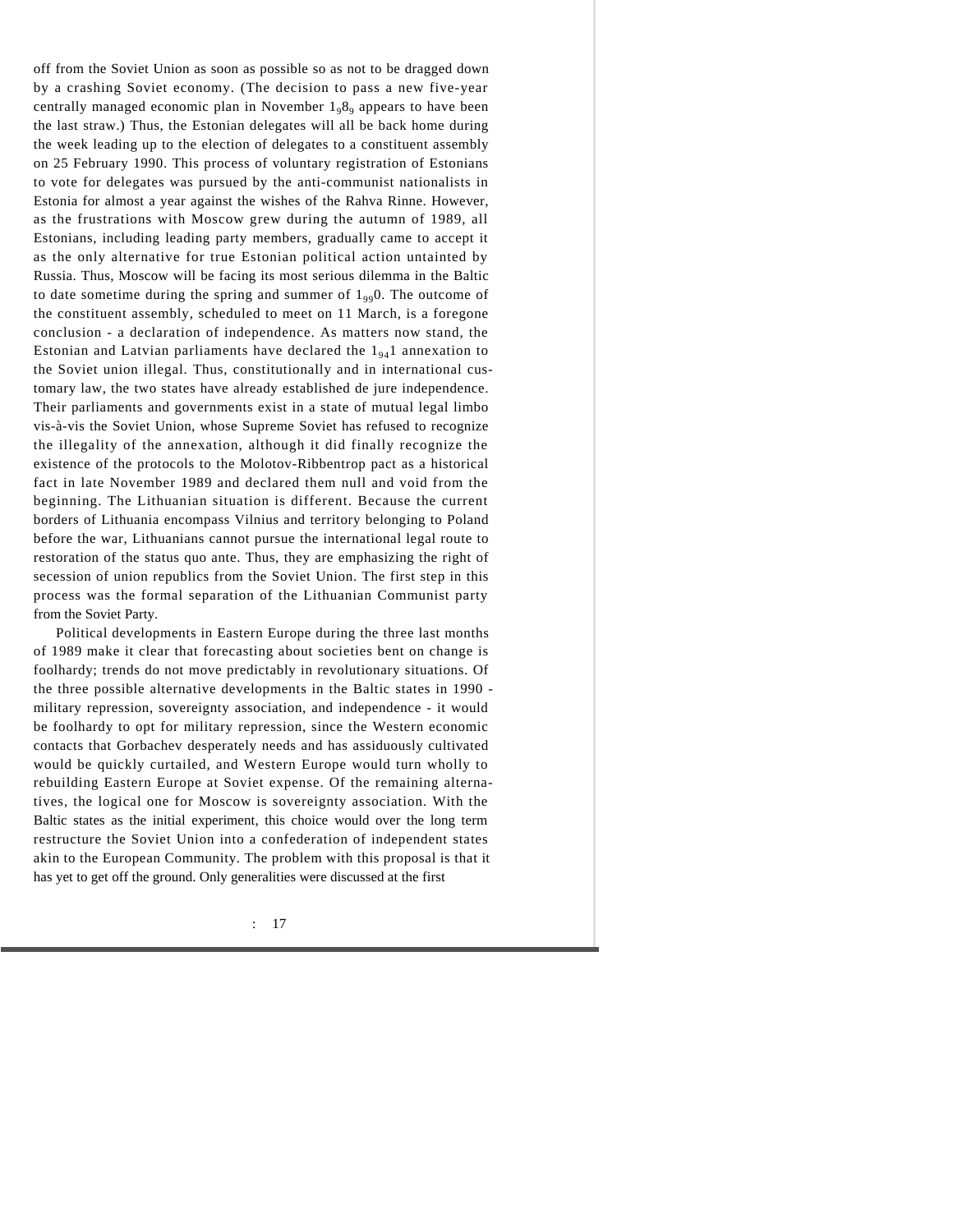meeting of the Constitutional Commission of the Supreme Soviet in November 1989. As Canadians well know, constitutional reform, even in a stable and wealthy law-bounded society, takes years of discussion, negotiation, and conflict resolution. In the meantime, Baltic frustration with Muscovite inefficiency and Russian recalcitrance to reform is increasingly felt throughout their societies. The elections to the constituent assembly in Estonia and the general elections in all three countries will increase the differences in evolution between the Russians and the Baits. The highly visible defeat of the Communist parties in multi-party democracies in the Baltic states will make remaining ties to a reactionary communist state unbearable for the majority of Baits. As a result, the most likely scenario, unbelievable as it may now seem, is that by the end of 1990 the Baltic states will be well on their way to sovereign independence, with facesaving treaties (called agreements by Moscow) signed to maintain a fictional Soviet unity. For the Balts it has become absolutely necessary to cut themselves off from the sinking economy of the Soviet Union, politically and administratively, so that they can begin restructuring their own economies in concert with the East European states and prepare to rejoin Western Europe.

#### **Notes**

- 1 Soviet statistics are suspect, partly because the methods of collection and aggregation are very different from Western ones. Moreover, ethnic statistics have always been sensitive and have often been deliberately distorted to serve political ends. Even in the present era of glasnost, ethnic data are sensitive and the 1989 census results have not yet been released. However, the Estonians have published some data relating to the ethnic composition. The current figures used here come from an Estonian source (Rahva *Haul,* 19 September 1<sub>9</sub>8<sub>9</sub>, reported in full in English in Foreign Broadcast Information Service, *Daily Report: Soviet Union,* 17 November 1989, 102-4) and unofficial pre-publication data on the 1989 census from the Latvian Statistical Office or have been adumbrated from this and other Baltic sources.
- 2 *Rahva Haul,* 8 December 1989, 4.
- 3 When Baits refer to 'Russians' they tend to lump all Sla<sup>y</sup>s together, including Belorussians and Ukrainians. In addition, all 'others' except Baits are ordinarily referred to as 'Russians,' mainly because these migrants are usually Russian speakers.
- 4 Personal communication, 11 June 1989, in Leningrad: Vladimir L. Alexeev, Institute of Limnology, USSR Academy of Sciences.
- 5 Current *Digest of the Soviet* Press 11:37 (1988), 12: Resolution on Ethnic Relations, article 3, paragraph 2.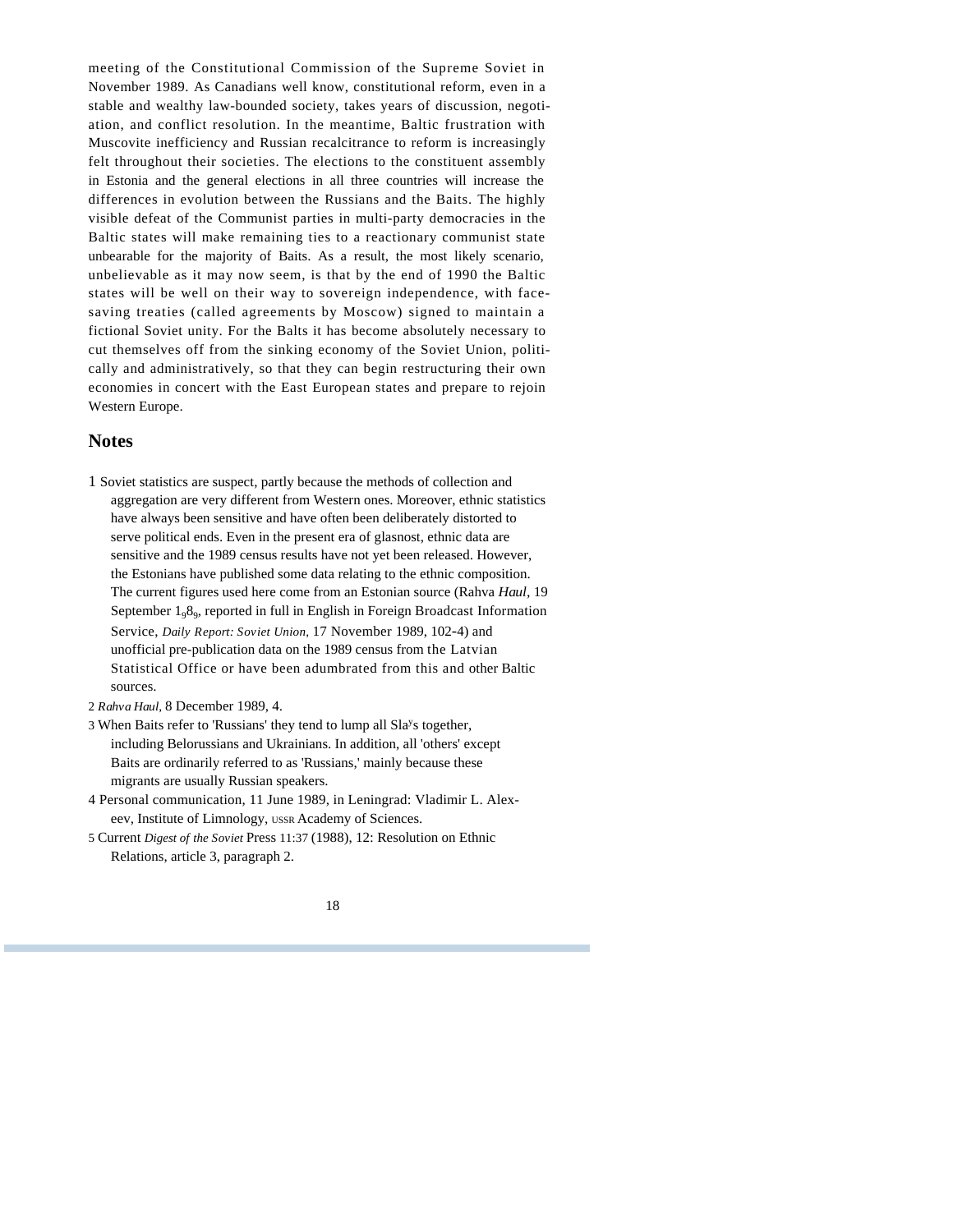- 6 The Lithuanian parliament passed an identical sovereignty declaration on 18 May 1989 and the Latvians followed suit on 29 July 1989.
- 7 The Latvians did not produce an economic autonomy proposal until after the first session of the Peoples' Congress.
- 8 See *Rahva Haul,* 6 December 1989.
- 9 Reported in *ibid, 16* November 1989, 2.

#### TOIVO MILJAN is

Professor of Political Science at Wilfrid Laurier University, Waterloo, Ontario. He was the resource person on the Institute's study trip to the Baltic states in June 1989.